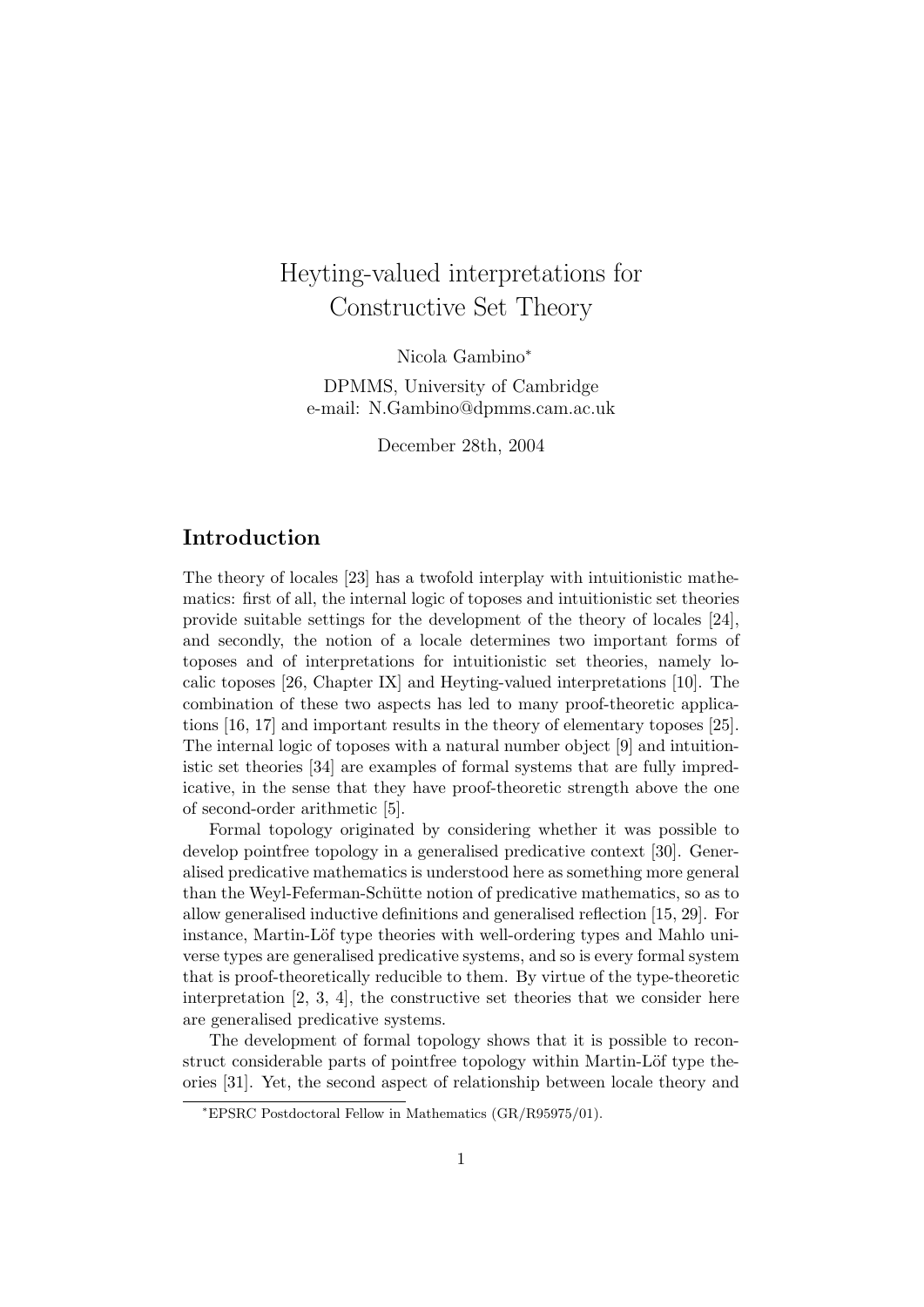intuitionistic mathematics does not seem to have been explored at the generalised predicative level. Our aim here is to set up an interplay between formal topology and constructive set theories analogous to the one existing between locale theory and intuitionistic set theories. We do so by investigating Heyting-valued interpretations for the Constructive Zermelo-Frankel set theory, CZF [6].

The study of Heyting-valued interpretations reveals many of the differences between intuitionistic and constructive set theories. None of the main choices made to develop Heyting-valued interpretations in the fully impredicative context [10] is suitable for our purposes. First, to model the truth values of the formulas of a constructive set theory, it is appropriate to consider set-generated frames and formal topologies, as defined in Section 2, rather than complete Heyting algebras, as usually defined. The reason for this is that constructive set theories do not have the power-set axiom. Secondly, to define a class of 'Heyting-valued sets', it is preferable to avoid the use of ordinals and instead exploit inductive definitions. This is because there is a well-developed theory of inductive definitions for constructive set theories [6, Chapter 5]. Finally, when it comes to defining the interpretation, it is necessary to pay particular attention to the distinction between arbitrary and restricted formulas that is peculiar to constructive set theories and does not need to be considered in intuitionistic set theories.

Interpretations for constructive set theories in which the truth values are modelled using Grothendieck topologies on posets were studied in [21]. There, it is observed that the validity of the Exponentiation axiom requires an additional hypothesis on the Grothendieck topology. A version of this assumption in the context of formal topology suggests the independence result of Theorem 4.3, and it is used to establish the validity of the Subset Collection axiom, thus strengthening the results of [21]. We also consider the validity of the Strong Collection axiom, that is part of CZF, and was not considered in [21]. The recent work on the analogon of the notion of an elementary topos at the generalised predicative level should also be mentioned as related work [27, 28]. However, the results obtained here are independent of those in [27, 28]. This is because the category of classes of CZF is not an example of the notion of a 'stratified pseudo-topos' axiomatised and studied in [27, 28]. For a discussion of category-theoretic counterparts of CZF, we invite the reader to refer to [20].

Section 1 reviews the aspects of CZF that are most relevant for this paper, and presents some auxiliary results that are needed in the following sections. In Section 2 we take the necessary steps in the development of formal topology in CZF, that allow us to set up and apply Heyting-valued interpretations. Heyting-valued interpretations for CZF are then presented in Section 3. Two kinds of applications of Heyting-valued interpretations are given in Section 4. First, we prove a relative consistency and an independence result concerning the law of restricted excluded middle. Sec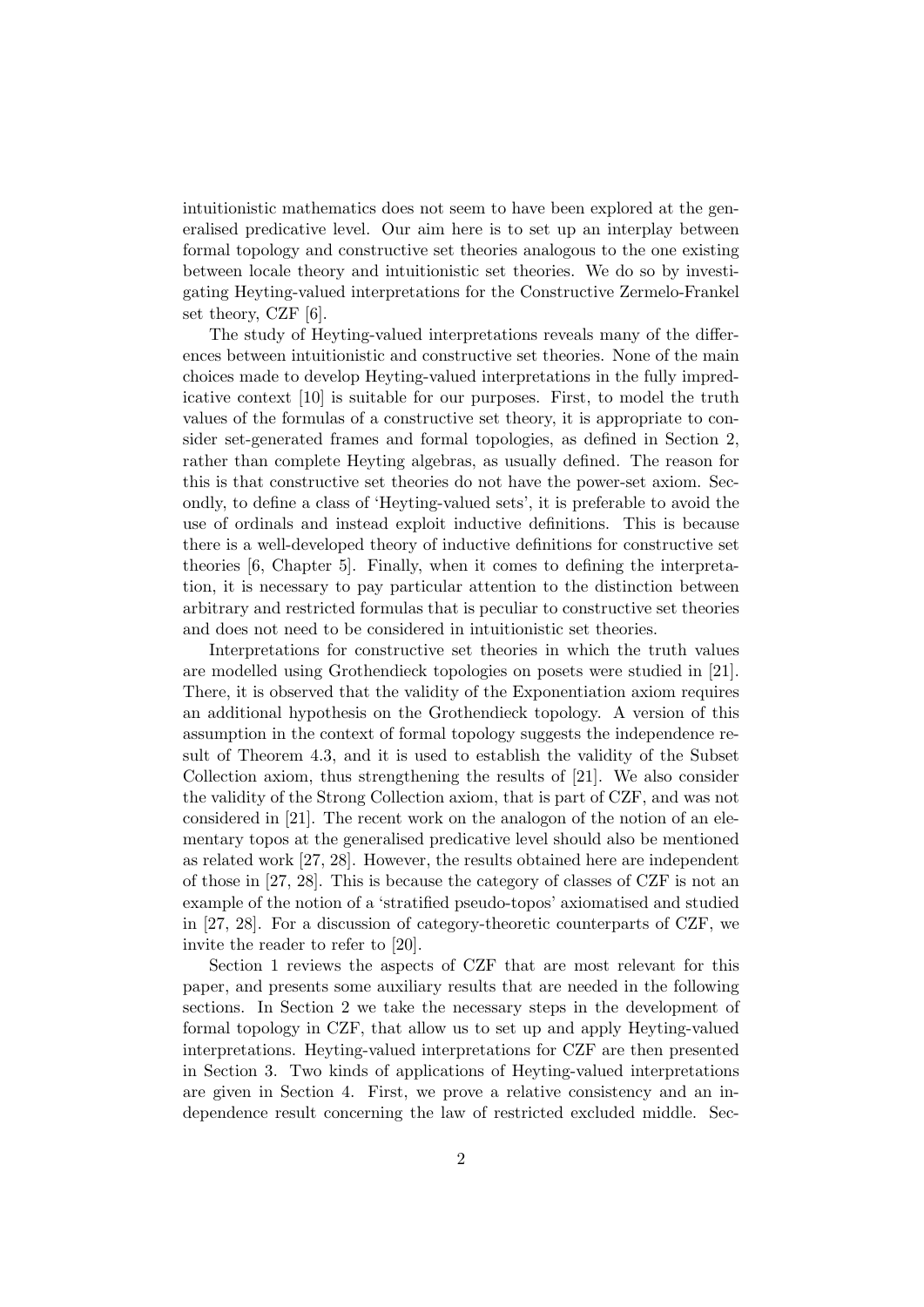ondly, we transfer at the generalised predicative level a result concerning the relationship between 'internal' and 'external' objects with respect to an Heyting-valued model.

Acknowledgements. The research presented in this paper is part of the author's PhD thesis, written at the Department of Computer Science, University of Manchester [19]. The support of the Department of Computer Science is gratefully acknowledged. The author wishes to express his sincere gratitude to his PhD supervisor, Professor Peter Aczel, for the guidance during his doctoral studies, and to Harold Simmons and Thierry Coquand for discussions on formal topology.

# 1 Constructive Set Theory

#### 1.1 Language and Axioms

Constructive set theories will be formulated here in a language  $\mathcal L$  that extends the language of first-order logic with equality so as to include primitive symbols ( $\exists x \in a$ ), ( $\forall x \in a$ ) for restricted quantifiers. The membership relation can be defined in L by letting  $a \in b =_{def} (\exists x \in b) x = a$ . A formula is *restricted* if the only quantifiers contained in it are restricted. We write  $\mathcal{L}^{(V)}$ for the extension of  $\mathcal L$  with constants for sets.

The set of free variables of a formula  $\phi$  is denoted by FV $\phi$ , and, for a formula  $\phi$  with  $FV\phi = \{x_1, \ldots, x_n\}$ , we write  $\phi[e_1, \ldots, e_n/x_1, \ldots, x_n]$  for the result of simultaneously substituting expressions  $e_i$  for the free occurrences of  $x_i$  in  $\phi$  for  $i = 1, \ldots, n$ . In the following, lower-case Greek letters denote formulas:  $\phi, \psi, \xi$  stand for arbitrary formulas, and  $\theta, \eta$  stand for restricted formulas. The symbols  $x, y, z, u, v, w$  denote variables of  $\mathcal{L}$ , and lower-case letters that are not used for variables stand for constants for sets.

Constructive Zermelo-Frankel, CZF, is the set theory with usual axioms for first-order intuitionistic logic, standard axioms for restricted quantifiers, and the following set-theoretic axioms: Extensionality, Set Induction, Pairing, Union, Infinity, Restricted Separation, Strong Collection, and Subset Collection. Restricted Separation asserts that, for a set a and a restricted formula  $\theta$ , the class  $\{x \in a \mid \theta\}$  is a set. Full Separation, that is not part of CZF, would allow us to derive the same conclusion with an arbitrary formula in place of the restricted formula  $\theta$ .

The formulation of Strong Collection and Subset Collection will be recalled in Subsection 1.2. Details on the other axioms can be found in [6, Chapter 2]. The subsystem  $CZF^-$  and the extension  $CZF^+$  of  $CZF$  will also be considered here: CZF<sup>−</sup> is obtained by omitting Subset Collection, and  $CZF^+$  is obtained by adding the Regular Extension axiom [6, Section 5.2].

We will use classes, denoted with upper-case letters  $A, B, C, \ldots$ , and the notation associated to them. as described in [6, Chapter 3]. It is convenient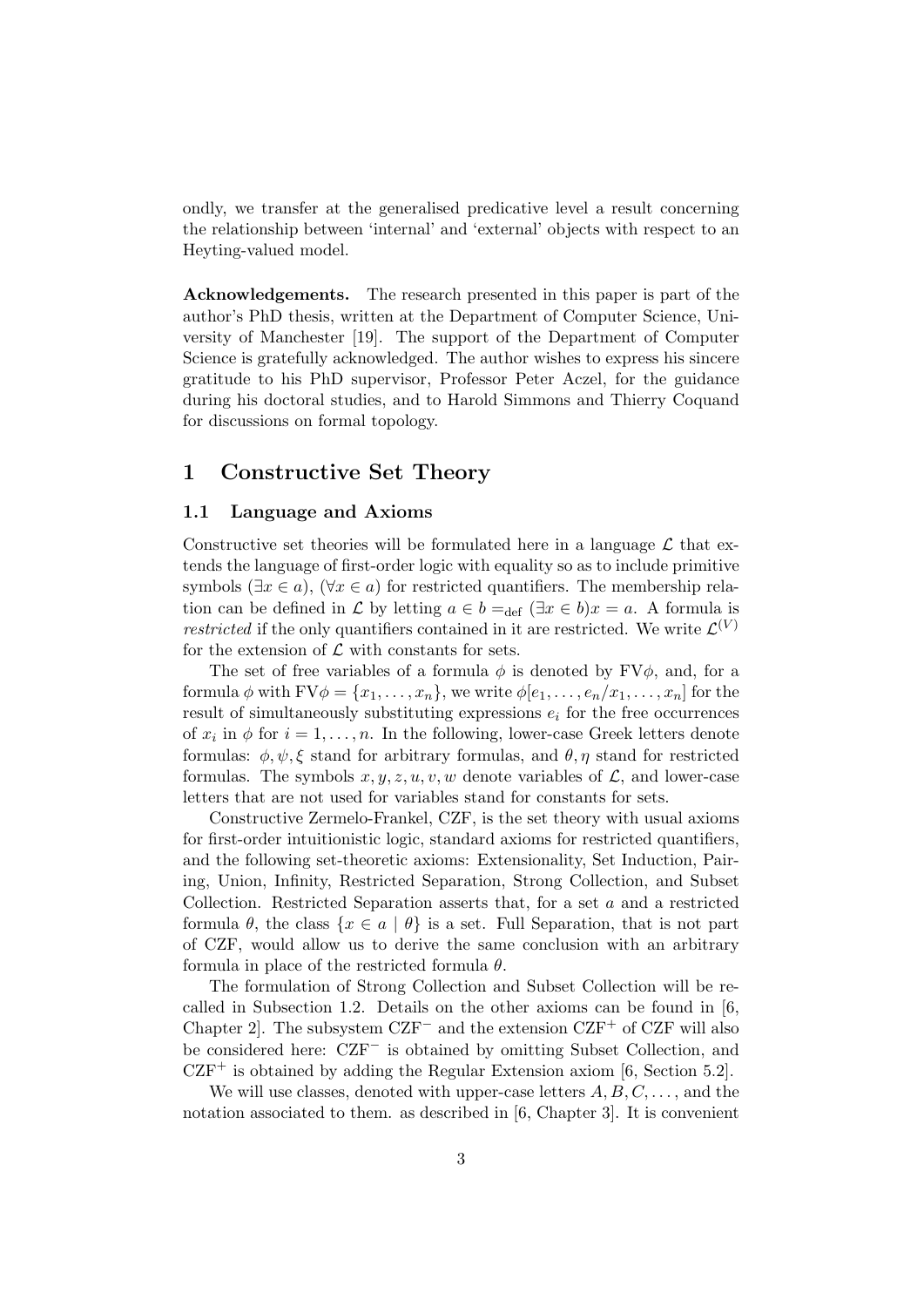to introduce some terminology that allows us to treat carefully the crucial distinction between sets and classes. A class  $P$  is said to be a *subclass* of a class A if it holds that  $P \subseteq A$ . When this is the case and P is a set, then P is said to be a subset of A. Because of the absence of Full Separation, we may have subclasses of a set. For example, if a is a set and  $\phi$  is a formula, the class  $P =_{def} {x \in a | \phi}$  is obviously a subclass of a, but without the assumption of Full Separation it is not generally possible to assert that  $P$  is a set. The *power class* of a,  $Pow(a)$ , is defined by letting

$$
Pow(a) =_{def} \{x \mid x \subseteq a\}.
$$

Without the assumption of Power Set, this class cannot be asserted to be a set. Observe that the elements of  $Pow(a)$  are the subsets, not the subclasses, of a.

#### 1.2 Some consequences of the collection axioms

We prove some consequences of the Strong Collection and Subset Collection axioms of CZF that will be useful in Section 2 and Section 3. Strong Collection is the scheme

$$
(\forall x \in a)(\exists y)\phi \rightarrow (\exists u)coll(x \in a, y \in u, \phi)
$$

where a is a set,  $\phi$  is an arbitrary formula, and we define

$$
coll(x \in a, y \in u, \phi) =_{def} (\forall x \in a)(\exists y \in u)\phi \land (\forall y \in u)(\exists x \in a)\phi
$$

Note that Strong Collection implies the axiom scheme of Replacement. Subset Collection is the scheme

$$
(\exists v)(\forall z)((\forall x \in a)(\exists y \in b)\phi) \rightarrow (\exists u \in v) \text{coll}(x \in a, y \in v, \phi)
$$

where  $a, b$  are sets and  $\phi$  is an arbitrary formula.

**Proposition 1.1.** Let a be a set,  $\psi$  be a formula of  $\mathcal{L}^{(V)}$ . If

$$
(\forall x \in a)(\exists y)\psi ,
$$

then there exists a function g with domain a such that

$$
(\forall x \in a)((\exists y)(y \in gx) \land (\forall y \in gx) \psi).
$$

*Proof.* For x, z define  $\xi =_{def} (\exists y)(z = (x, y) \wedge \psi)$ . We have  $(\forall x \in a)(\exists z)\xi$ by the assumption. By Strong Collection there exists a set  $u$  such that

$$
coll(x \in a, z \in u, \xi).
$$
 (1)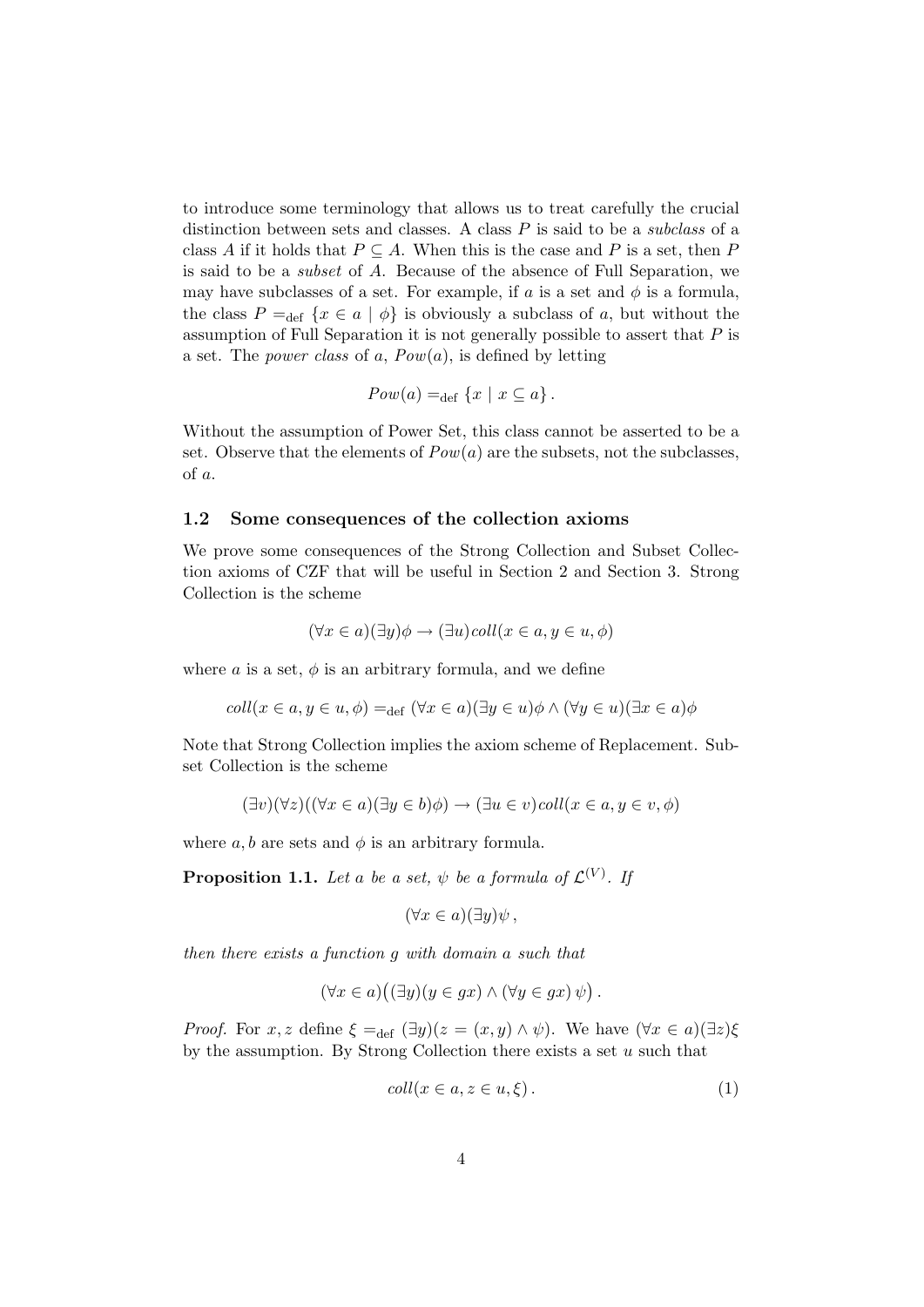Define a function g with domain a by letting, for  $x \in a$ ,

$$
gx =_{\text{def}} \{y \mid (x, y) \in u\},
$$

and observe that  $g$  is a set by Replacement. The required conclusion follows from (1) and the definition of  $\xi$ . Discharging the assumption of u, the proof is complete.  $\Box$ 

**Proposition 1.2.** Let a be a set,  $\phi$  be a formula of  $\mathcal{L}^{(V)}$ , and Q be a class. If

$$
(\forall x \in a)(\exists y)(y \subseteq Q_x \land \phi) \land (\forall x \in a)(\forall y)(\forall z)((y \subseteq z \subseteq Q_x \land \phi) \to \phi[z/y])
$$

where, for x in a,  $Q_x =_{def} \{y \mid (x, y) \in Q\}$ , then there exists a function f with domain a such that

$$
(\forall x \in a)(fx \subseteq Q_x \ \land \ \phi[fx/y]).
$$

*Proof.* For x, y define  $\psi =_{def} y \subseteq Q_x \wedge \phi$ . We have  $(\forall x \in a)(\exists y)\psi$  by the assumption. By Proposition 1.1 there is a function  $q$  with domain  $a$  such that

$$
(\forall x \in a) ((\exists y)(y \in gx) \land (\forall y \in gx)\psi).
$$
\n(2)

Define a function f with domain a by letting, for  $x \in a$ ,

$$
fx =_{\text{def}} \bigcup gx,
$$

i.e.  $(\forall z)(z \in fx \leftrightarrow (\exists y \in gx)z \in y)$ , and observe that f is a set by Union and Replacement. For  $x \in a$  we now show

$$
fx \subseteq Q_x \wedge \phi[fx/y]
$$

To prove the first conjunct, let  $z \in fx$ . There exists  $y \in gx$  such that  $z \in y$ by the definition of f. We have  $y \subseteq Q_x$  by (2) and the definition of  $\psi$ , and therefore  $z \in Q_x$ . Discharging the assumption of y, we have  $fx \subseteq Q_x$ , as wanted. To prove the second conjunct, observe that there exists  $y \in gx$  such that  $\psi$  by (2). By the definitions of f and  $\psi$  we have

$$
y \subseteq fx \subseteq Q_x \wedge \phi.
$$

Therefore we get  $\phi[fx/y]$ , by the assumption in the statement of the proposition. Discharging the assumption of  $y$ , we obtain the desired conclusion. The rest of the proof follows easily.  $\Box$ 

**Proposition 1.3.** Let a be a set, let  $\phi$  be a formula of  $\mathcal{L}^{(V)}$  and let P be a class. If

$$
(\forall x \in a) \Big( (\exists y)(y \subseteq P \land \phi) \land (\forall y)(\forall z) \big( (y \subseteq z \subseteq P \land \phi) \to \phi[z/y] \big) \Big),
$$

then there exists a set b such that  $b \subseteq P \land (\forall x \in a) \phi[b/y].$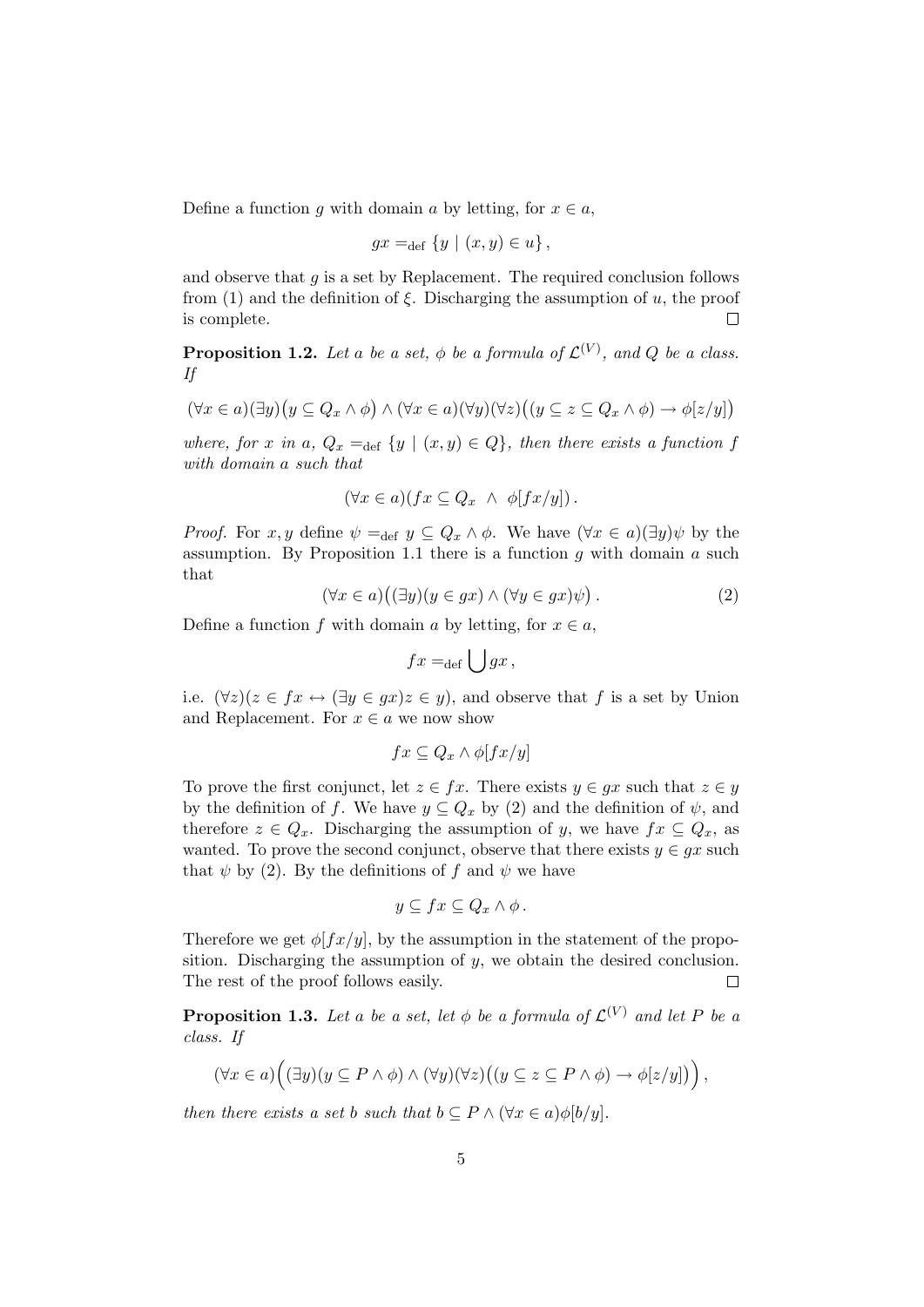*Proof.* Define  $Q =_{def} \{(x, y) | x \in a \land y \in P\}$ . For  $x \in A$ , we have  $Q_x = P$ , where  $Q_x$  is defined as in Proposition 1.2. By the assumption it follows that

$$
(\forall x \in a)(\exists y)(y \subseteq Q_x \land \phi) \land (\forall x \in a)(\forall y)(\forall z)((y \subseteq z \subseteq Q_x \land \phi) \to \phi[z/y])
$$

By Proposition 1.2 and the definition of  $Q$ , there exists a function  $g$  with domain a such that

$$
(\forall x \in a)(fx \subseteq P \land \phi[fx/y]) \tag{3}
$$

Defining  $b =_{def} \bigcup_{x \in a} fx$ , we have  $b \subseteq P$  by the definition of f and (3). Let  $x \in a$ , and observe that

$$
fx \subseteq b \subseteq A \land \phi[fx/y]
$$

by the definition of b and (3). Therefore we get  $\phi[b/y]$  by the assumption in the statement of the proposition. Universally quantifying over  $x$  and discharging the assumption of  $f$ , the proof is complete.  $\Box$ 

The three propositions we just proved are theorems of CZF−, since Subset Collection has not been applied; the next result instead is proved in CZF. It was first obtained in [1] but we give a proof for completeness.

**Proposition 1.4.** Let a and b be sets. Let  $\phi$  be a formula. Then there exists a set c such that

$$
(\forall u \in a) (\forall z) ((\forall x \in u)(\exists y \in b)\phi \rightarrow (\exists v \in c) \; coll \; (x \in u, y \in v, \phi))
$$

holds.

*Proof.* For  $u, w$  define

$$
\psi =_{\text{def}} (\forall z) ((\forall x \in u)(\exists y \in b)\phi \rightarrow (\exists v \in w) \text{coll}(x \in u, y \in v, \phi))
$$

We have  $(\forall u \in a)(\exists w)\psi$  by Subset Collection. By Strong Collection there is d such that

$$
coll(u \in a, w \in d, \psi)
$$
\n<sup>(4)</sup>

Define  $c =_{def} \bigcup d$ , so that  $(\forall v)(v \in c \leftrightarrow (\exists w \in d)v \in w)$ . We now show that c satisfies the required conclusion. Let  $u \in a$ , and let z be a set. Assume

$$
(\forall x \in u)(\exists y \in b)\phi
$$

We have that there is  $w \in d$  such that  $\psi$  by (4). Then there is  $v \in w$  such that

$$
coll(x \in u, y \in v, \phi)
$$

by definition of  $\psi$  and the assumption. Hence the conclusion, and discharging the assumption of d the proof is complete.  $\Box$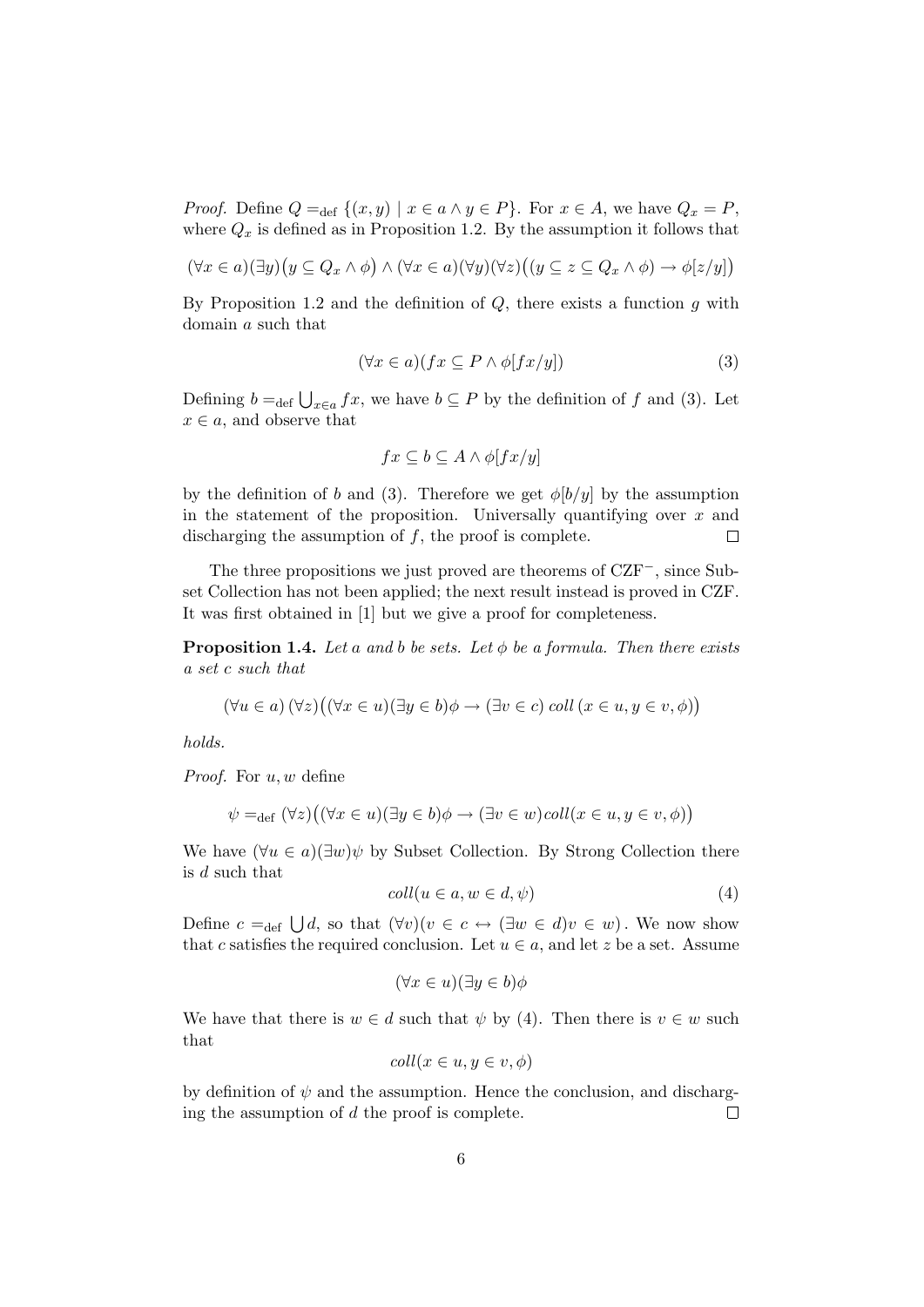To simplify some of the applications of Proposition 1.4, we will sometimes use the following pattern of reasoning: given sets u, b, z and a formula  $\phi$ , we will claim that

$$
(\forall x \in u)(\exists y \in b)
$$

implies the existence of a set c, independent of u, b, z, for which there is  $v \in c$ such that

$$
coll(x \in u, y \in v, \phi)
$$

holds. This pattern of reasoning is justified by Proposition 1.4, provided that the sets  $u$  are elements of a set  $a$ , as we will ensure.

### 2 Formal spaces

#### 2.1 Set-generated frames and formal topologies

Recall from [6, Chapter 6] that a *poclass*  $(A, \leq)$  is a class A equipped with a partial order relation on A, where a relation on A is a subclass of  $A \times A$ . If  $(A, \leq)$  is a poclass in which both A and the partial order relation are sets, we say that it is a poset. A morphism of poclasses is a monotone function. The supremum of a subclass  $P \subseteq A$  is an element  $a \in A$  such that

$$
(\forall x \in A) \ (a \leq x \leftrightarrow (\forall y \in P) y \leq x).
$$

holds. We write  $\bigvee P$  for the supremum of a subclass P, if it exists. The infimum of a subclass  $P$  is defined in a dual way, as usual, and denoted by  $\bigwedge P$ , if it exists. By a supremum operation we mean an operation that assigns to each subset of A its supremum. Note that a supremum operation is not required to act on subclasses, but only on subsets. The notions of a meet of a pair of elements, and of a top can be defined as usual. From now on, we write  $a \wedge b$  for the meet of elements  $a, b \in A$ , and  $\top$  for the top element of A, if they exist.

A frame  $(A, \leq, \vee, \wedge, \top)$  is a poclass  $(A, \leq)$  equipped with a supremum operation, a meet operation, and a top element, such that the frame distributivity law,

$$
a \wedge \bigvee p = \bigvee \{a \wedge x \mid x \in p\}
$$

for all  $a \in A$  and all subsets  $p \subseteq A$ , holds. A *frame morphism* is a poclass morphism that preserves suprema, meets, and top element.

**Definition 2.1.** A set-generated frame  $A = (A, \leq, \vee, \wedge, \top, g)$  is given by a frame  $(A, \leq, \bigvee, \wedge, \top)$  and a subset  $g \subseteq A$ , called the *generating set* of A, such that the class  $g_a =_{def} \{x \in g \mid x \leq a\}$  is a set, and  $a = \bigvee g_a$  holds, for all  $a \in A$ .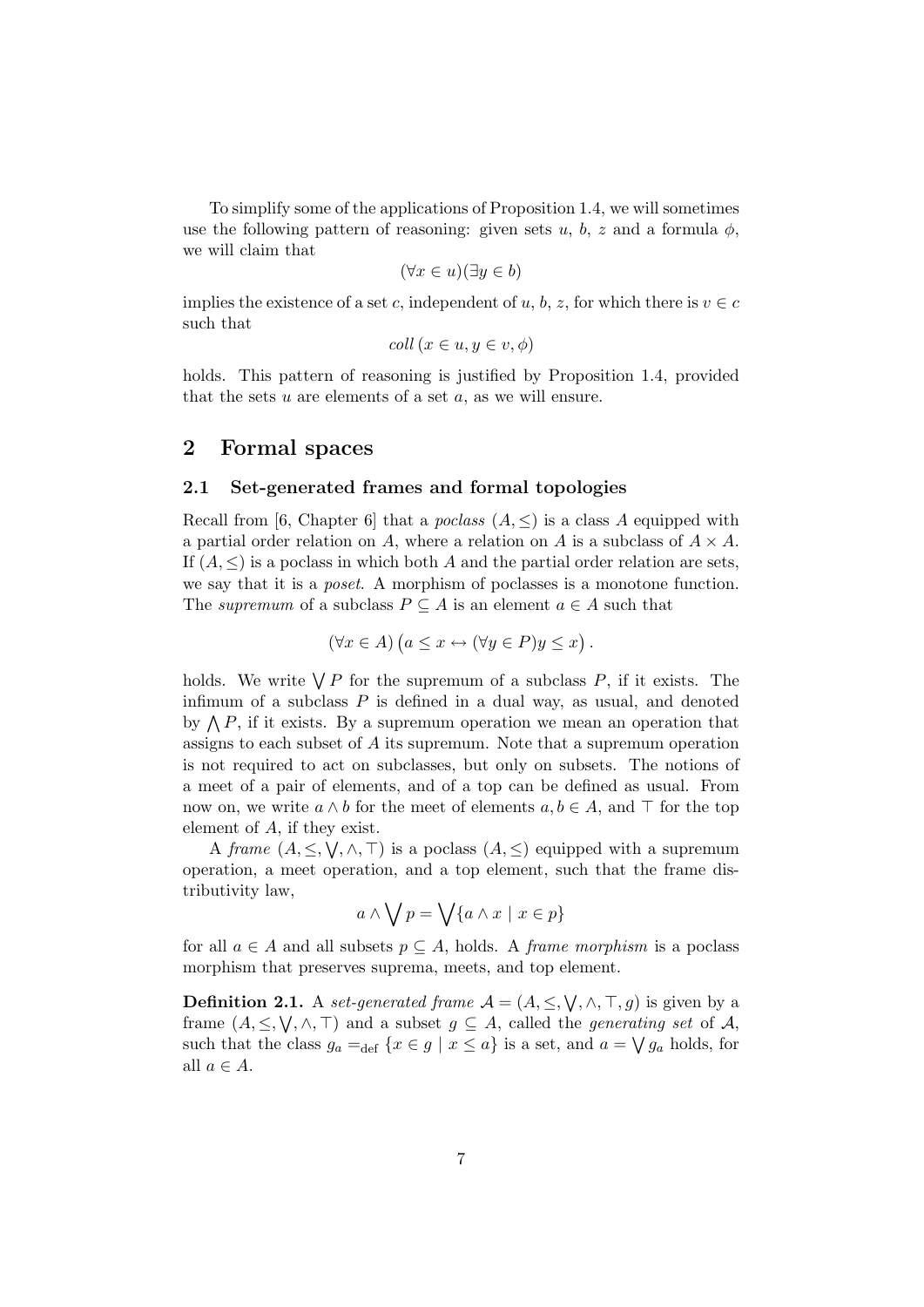The properties of the generating set q of a set-generated frame  $A$  allow us to define an infimum operation and a Heyting implication. Given a subset  $p \subseteq A$ , let  $\bigwedge p =_{def} \bigvee q$ , where  $q =_{def} \{x \in g \mid (\forall y \in p) x \leq y\}$ . By the assumption that g is a generating set, q is a set and therefore  $\bigwedge p$  is well-defined. To define the Heyting implication of  $a, b \in A$ , let

$$
a \to b =_{\text{def}} \bigvee \{x \in g \mid x \wedge a \leq b\}.
$$

The frame distributivity law implies that  $a \rightarrow b$  is the Heyting implication of a and b.

**Example 2.2.** Let  $(S, \leq)$  be a poset. For a subclass  $P \subseteq S$ , let

$$
\downarrow P =_{\text{def}} \{ x \in S \mid (\exists y \in P) x \le y \}
$$

and observe that  $P \subseteq \downarrow P$ . We say that P is a *lower class* if it holds that  $\downarrow P \subseteq P$ , so that  $\downarrow P = P$ , and say that it is a *lower set* if P is a set. Let  $Low(S)$  to be the poclass of lower sets of S, with partial order given by inclusion. A structure of set-generated frame on  $Low(S)$  can be given as follows: the supremum operation is union, the meet operation is binary intersection, since the union and intersection of a set of lower sets is a lower set, and  $S$  is the top element. The frame distributivity law holds because unions distribute over intersections. A generating set for  $Low(S)$  is defined by  $g =_{def} {\gamma(x) | x \in S}$  where, for a in  $S, \gamma(a) =_{def} {\mathcal{A}}$ . The infimum operation in  $Low(S)$  is given by intersection.

**Example 2.3.** Any set  $S$  can be seen as a poset by considering the partial order given by equality. Lower sets are just subsets, and so  $Pow(S)$  is a set-generated frame, with generating set  $g =_{def} \{ \{x\} \mid x \in S \}$ . The setgenerated frame  $Ω$  defined by

$$
\Omega =_{\text{def}} \mathit{Pow}(1),
$$

where  $1 =_{def} \{\emptyset\}$  will be of particular importance here since subclasses and subsets of 1 are in close correspondence with arbitrary and restricted sentences of  $\mathcal{L}$  [19, Section 2.3].

The notion of a formal topology that is introduced in the next definition is a slight variation over the one originally presented in [30], as we do not assume a positivity predicate as part of the structure.

**Definition 2.4.** A formal topology  $S = (S, \leq, \leq)$  is given by a a poset  $(S, \leq)$ and a relation  $\triangleleft$  between elements and subsets of S, such that

- if  $a \in p$ , then  $a \triangleleft p$
- if  $a \leq b$  and  $b \leq p$ , then  $a \leq p$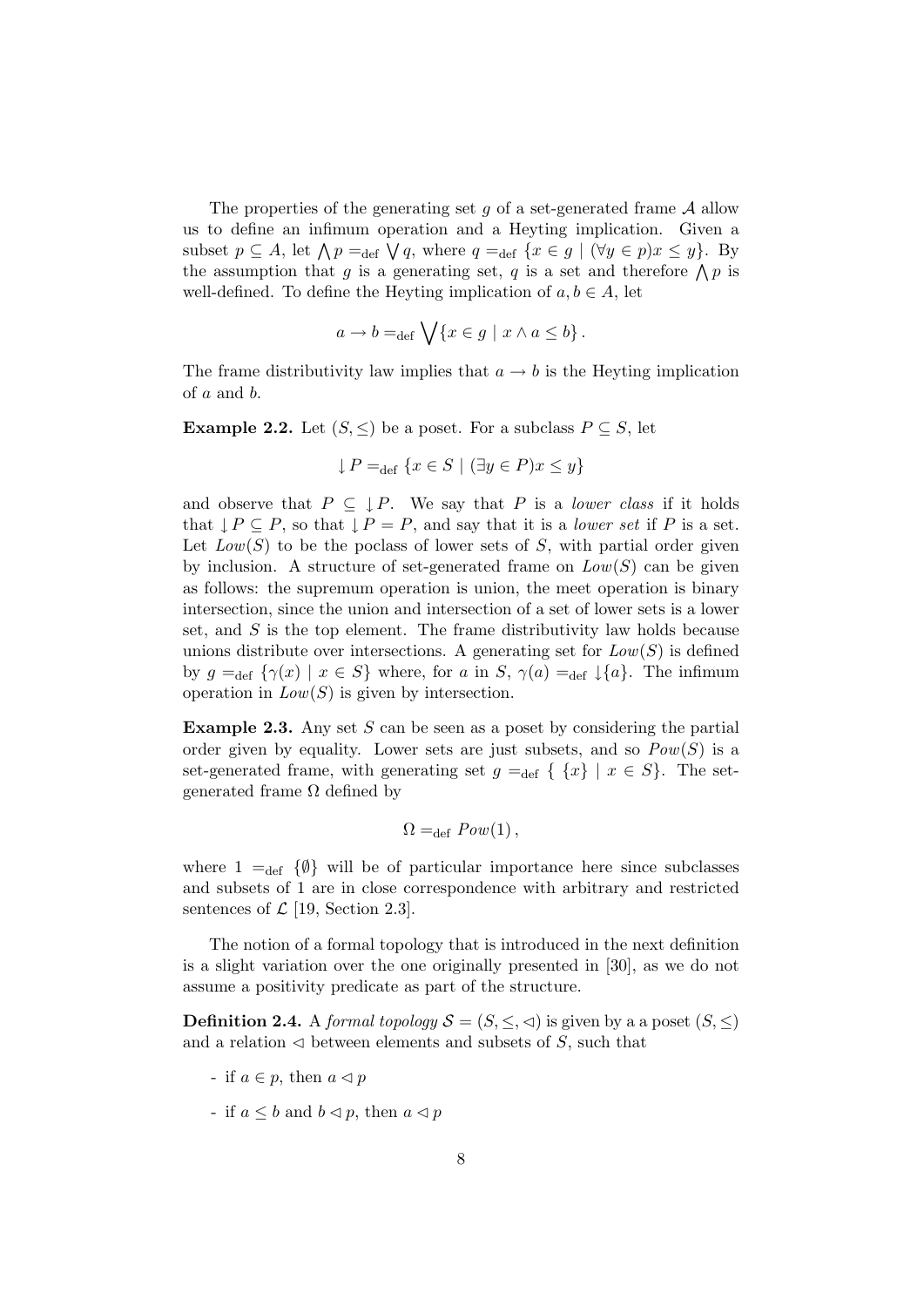- if  $a \triangleleft p$  and  $(\forall x \in p)(x \triangleleft q)$ , then  $a \triangleleft q$
- if  $a \triangleleft p$  and  $a \triangleleft q$ , then  $a \triangleleft \downarrow p \cap \downarrow q$

for all  $a, b \in S$  and all  $p, q \in Pow(S)$ .

The notion of a *nucleus* on a frame [35, 23] is very convenient to establish precisely the relationship between set-generated frames and formal topologies. For a formal topology  $(S, \leq, \leq)$ , we define a nucleus j on  $Low(S)$ by letting, for  $p \in Low(S)$ ,

$$
jp =_{def} \{x \in S \mid x \lhd p\}.
$$

The properties of a formal topology imply directly that  $j$  is a nucleus. In general, for a nucleus  $j$  on a set-generated frame  $A$ , we define

$$
A_j =_{\text{def}} \{ x \in A \mid x = jx \}.
$$

Following the proof of an analogous result for frames [23] it is possible to show that the class  $A_j$  is part of the structure of a set-generated frame  $A_j$ . Let us recall the definition of the meet, join, and Heyting implication of the set-generated frame  $Low(S)_j$ . For  $p, q \in Low(S)_j$  we have

$$
p \wedge q = p \cap q, \tag{5}
$$

$$
p \vee q = j(p \cup q), \tag{6}
$$

$$
p \to q = \{ x \in S \mid x \in p \to x \in q \}.
$$
 (7)

For a subset  $u \subseteq Low(S)_j$ , its supremum and infimum in  $Low(S)_j$  are given as follows:

$$
\bigvee u = j\Big(\bigcup u\Big),\tag{8}
$$

$$
\bigwedge u = \bigcap u. \tag{9}
$$

The next proposition is a version of well-known results in formal topology [7, 30], and makes explicit the connection between the notions of set-generated frame and formal topology.

**Proposition 2.5.** Let  $\mathcal{A} = (A, \leq, \forall, \land, \top, g)$  be a set-generated frame. There exists a formal topology  $(S, \leq, \leq)$  such that, writing j for the nucleus on  $Low(S)$  associated to it, A and  $Low(S)$  are isomorphic.

The nucleus j of Proposition 2.5 can be assumed to extend to an inflationary, monotone and idempotent operator on  $Pow(S)$ , such that  $j(\downarrow p) = jp$ , for all  $p \in Pow(S)$ . As observed in [13], this extension is not necessarily a nucleus on  $Pow(S)$ , since j does not need to preserve meets of arbitrary subsets of S. Note that in the characterisation of the subsets  $p \subseteq S$  that are in  $Low(S)<sub>j</sub>$ , we do not need to assume that p is a lower subset, since j extends to an operator on  $Pow(S)$ .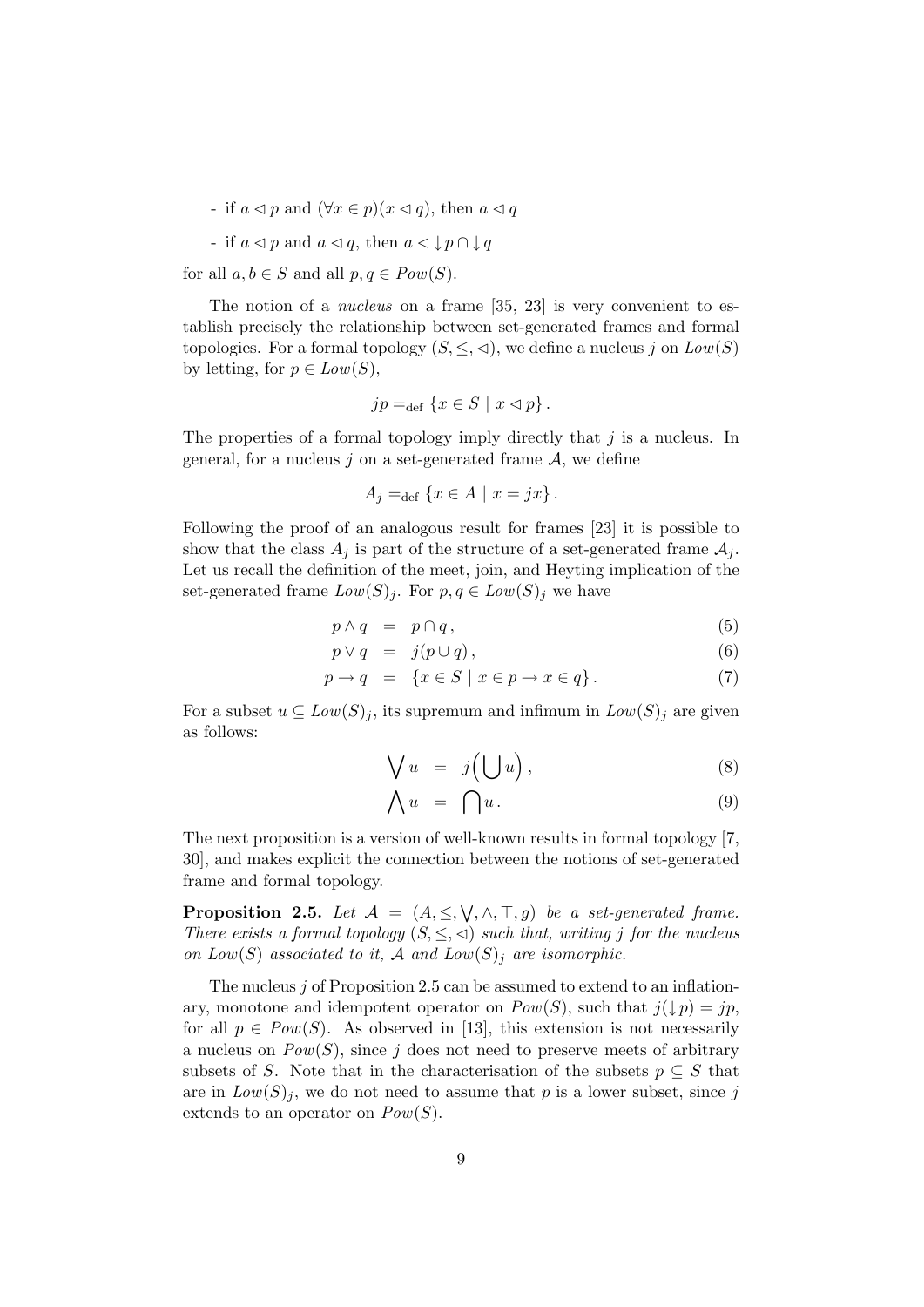Example 2.6. Theorem 4.3 concerns the double-negation formal topology. This is the formal topology on the set  $1 = \{\emptyset\}$  that is defined by letting, for  $a \in 1$  and a subset  $p \subseteq 1$ ,  $a \triangleleft p =_{def} \neg \neg a \in p$ . This formal topology determines a nucleus on the set-generated frame  $\Omega$  of Example 2.3.

#### 2.2 Extending the formal topology

Given a formal topology  $(S, \leq, \leq)$ , let j be the nucleus on  $Low(S)$  associated to it. Recall that we can assume that j extends to a closure operator on  $Pow(S)$  and that  $j(\downarrow p) = jp$ , for  $p \in Pow(S)$ . Under the Heytingvalued interpretation, restricted formulas will be interpreted as elements of  $Low(S)<sub>j</sub>$ , which are subsets  $p \subseteq S$  such that  $p = jp$ . We are then naturally led to consider subclasses of S to interpret arbitrary formulas. To do so correctly, we need to extend the nucleus  $j$  to an operator  $J$  on lower subclasses of  $S$  that coincides with  $j$  on lower sets, and that inherits its properties. For a lower subclass  $P \subseteq S$  let

$$
JP =_{def} \bigcup \{ jv \mid v \subseteq P \}. \tag{10}
$$

The following result, that is proved via direct calculations, shows that J and  $j$  coincide on the lower subclasses of  $S$  that are sets.

**Lemma 2.7.** For all  $p \in Low(S)$ , it holds that  $Jp = jp$ .

The results of Subsection 1.2 are applied to prove that  $J$  inherits all the properties of the nucleus j.

**Lemma 2.8.** For all lower subclasses  $P \subseteq S$ , it holds that

$$
(\forall u \subseteq JP)(\exists v)(v \subseteq P \land u \subseteq jv).
$$

*Proof.* Let u be a subset of JP. For an element  $x \in u$  and a subset  $v \subseteq P$ define  $\phi =_{def} x \in jv$ . By the definition of J and the fact that j is monotone, we have

$$
(\forall x \in u)((\exists v)(v \subseteq P \land \phi) \land (\forall v)(\forall w)((v \subseteq w \subseteq P \land \phi) \to \phi[w/v]) ).
$$

Proposition 1.3 implies that there is a set v such that  $v \subseteq P$  and  $(\forall x \in u)\phi$ . The desired conclusion follows by the definition of  $\phi$ .  $\Box$ 

**Proposition 2.9.** Let  $P, Q$  be lower subclasses of  $S$ . It holds that

- (i)  $P \subseteq JP$ .
- (ii) if  $P \subseteq Q$  then  $JP \subseteq JO$ .
- (iii)  $J(JP) \subset JP$ .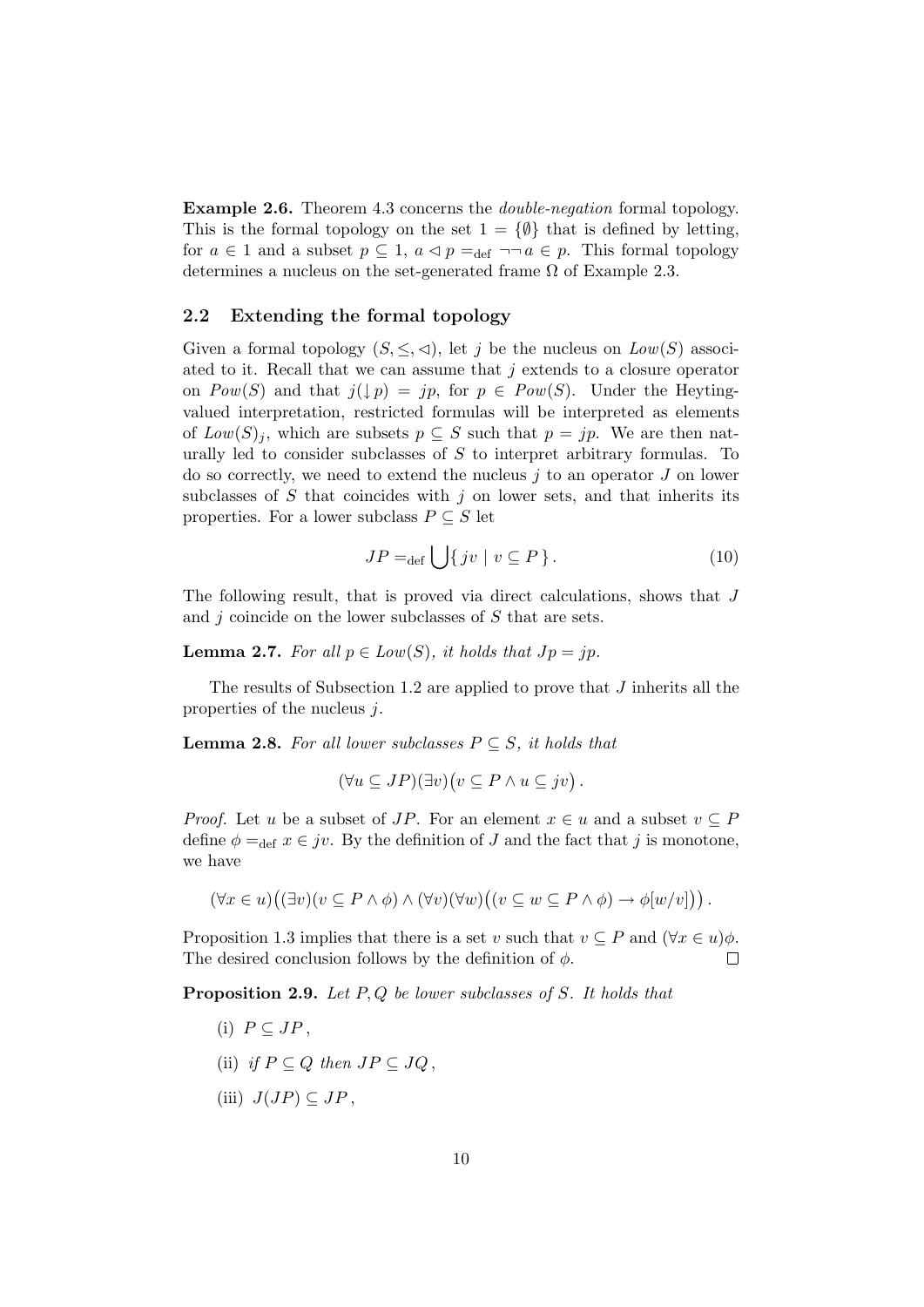(iv) 
$$
JP \cap JQ \subseteq J(P \cap Q)
$$
.

Proof. Direct calculations suffice to prove (i), (ii) and (iv). Lemma 2.8 implies (iii).  $\Box$ 

For an arbitrary subclass  $P \subseteq S$ , define  $JP$  as in (10). Since  $JP =$  $J(\downarrow P)$ , J extends to a operator on arbitrary subclasses of S. It is a closure operator on subclasses of  $S$ , because the properties in (i), (ii) and (iii) of Proposition 2.9 hold without the assumption that P and Q are lower subclasses. In particular, the assumption that  $P$  is a lower subclass was never used in the proof of Lemma 2.8. Using the operator  $J$ , we can extend the meet, join, and Heyting implication operations to subclasses  $P, Q \subseteq S$  such that  $P = JP$ ,  $Q = JQ$ , by letting

$$
P \wedge Q =_{\text{def}} P \cap Q, \qquad (11)
$$

$$
P \vee Q =_{\text{def}} J(P \cup Q), \qquad (12)
$$

$$
P \to Q =_{\text{def}} \{ x \in S \mid x \in P \to x \in Q \}.
$$
 (13)

The definitions in  $(5)$  and  $(11)$ ,  $(6)$  and  $(12)$ ,  $(7)$  and  $(13)$ , are compatible by Lemma 2.7. The proof of the next lemma follows by direct calculations.

**Lemma 2.10.** Let P and Q be subclasses of S such that  $P = JP$ ,  $Q = JQ$ . The following properties hold:

- (i)  $P \wedge Q$  is a subclass of S such that  $J(P \wedge Q) = P \wedge Q$ . If R is a subclass of S such that  $JR = R$ , then  $R \subseteq P \wedge Q$  if and only if  $R \subseteq P$ and  $R \subset Q$ .
- (ii)  $P \vee Q$  is a subclass of S such that  $J(P \vee Q) = P \vee Q$ . If R is a subclass of S such that  $JR = R$ , then  $P \vee Q \subseteq R$  if and only if  $P \subseteq R$ or  $Q \subseteq R$ .
- (iii)  $P \to Q$  is a subclass of S such that  $J(P \to Q) = P \to Q$ . If R is a subclass of S such that  $JR = R$ , then  $R \subseteq P \rightarrow Q$  if and only if  $R \wedge P \subseteq Q$ .

To interpret correctly unrestricted quantifiers, we need to extend the supremum and infimum operations to *family of subclasses* of  $S$ , as defined in [6, Section 3.1]. Let  $(P_x)_{x\in U}$  be a family of subclasses of S such that, for all  $x \in U$ , we have  $P_x = J(P_x)$ . We define

$$
\bigvee_{x \in U} P_x =_{\text{def}} J\left(\bigcup_{x \in U} P_x\right),\tag{14}
$$

$$
\bigwedge_{x \in U} P_x =_{\text{def}} \bigcap_{x \in U} P_x. \tag{15}
$$

If U is a set and, for all  $a \in U$ ,  $P_a$  is a set, then the class  $\{P_x \mid x \in U\}$  is a set by Replacement, that is a consequence of Strong Collection. The definitions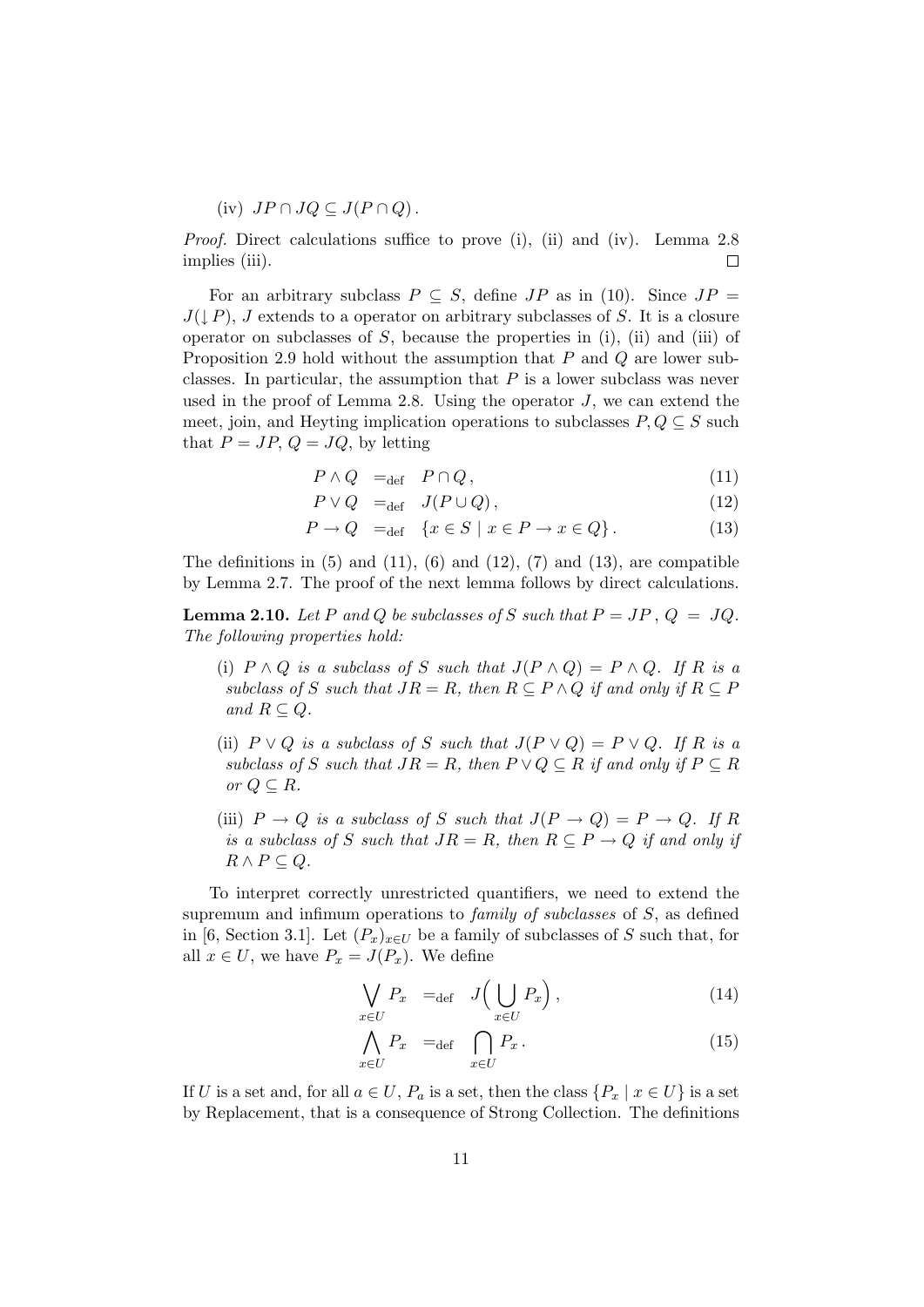in  $(8)$  and  $(14)$ ,  $(9)$  and  $(15)$ , are therefore compatible by Lemma 2.7. Again, the proof of the next lemma follows by direct calculations.

**Lemma 2.11.** Let  $(P_x)_{x \in U}$  be a family of subclasses of S such that for all x in U we have  $P_x = J(P_x)$ . The following hold:

- (i)  $\bigvee_{x \in U} P_x$  is a subclass of S such that  $\bigvee_{x \in U} P_x = J(\bigvee_{x \in U} P_x)$ . If R is a subclass of S such that  $R = JR$  then  $\bigvee_{x \in U} P_x \subseteq R$  if and only if  $P_a \subseteq R$  for all  $a \in U$ .
- (ii)  $\bigwedge_{x\in U} P_x$  is a subclass of S such that  $\bigwedge_{x\in U} P_x = J(\bigwedge_{x\in U} P_x)$ . If R is a subclass of S such that  $R = JR$  then  $R \subseteq \bigvee_{x \in U} P_x$  if and only if  $R \subseteq P_a$  for all  $a \in U$ .

#### 2.3 Points

A point of a set-generated frame  $A$  is a frame morphism from  $A$  to  $\Omega$ . The next definition, where we use the symbol  $\&$  to stand for logical conjunction to avoid confusion, and the symbol  $\overline{\ }$  to stand for an anonymous bound variable, presents a variation over the notion of a completely prime filter that is appropriate in our context. Proposition 2.13 gives an alternative characterisation of the points of a set-generated frame. Its proof is essentially straightforward, and therefore is omitted. Details may be found in [19].

**Definition 2.12.** Let  $\mathcal{A} = (A, \leq, \vee, \wedge, \top, g)$  be a set-generated frame. We say that a subclass  $F \subseteq A$  is a set-generated completely prime filter if

- $-F \cap g$  is a set,
- F is inhabited, i.e.  $(\exists_{-} \in F) \top$ ,
- F is an upper subclass of A, i.e.  $(\forall x, y \in A) x \in F \& x \leq y \rightarrow y \in F$
- F is meet-closed, i.e.  $(\forall x, y \in A) x \in F \& y \in F \rightarrow x \land y \in F$ ,
- F is completely prime, i.e.  $(\forall u \in Pow \ A) \ \forall u \in F \rightarrow (\exists x \in u) x \in F$ .

**Proposition 2.13.** Let  $A$  be a set-generated frame. There is a bijective correspondence between set-generated completely prime filters of A and frame morphisms from  $A$  to  $\Omega$ .

The notion of a formal point [30, 31], that we recall in the next definition, can be related to the one of a set-generated completely prime filter. The proof of the Proposition 2.15 consists of simple calculations, and is therefore left to the reader.

**Definition 2.14.** Let  $S = (S, \leq, \leq)$  be a formal topology. A subset  $\alpha \subseteq S$ is said to be a formal point if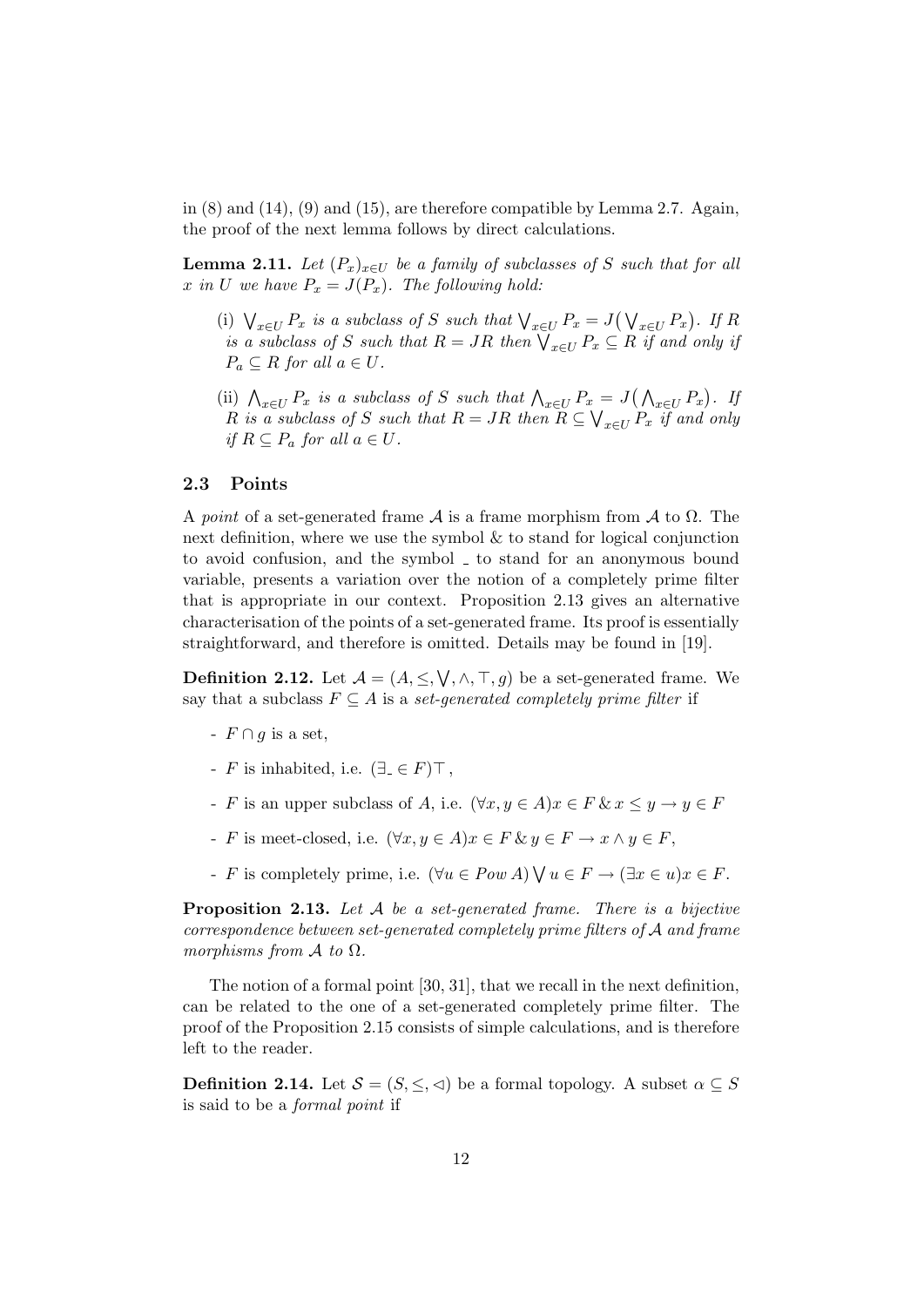- $\alpha$  is inhabited,
- $-\alpha$  is an upper subset of S,
- $\alpha$  is stable, i.e.  $(\forall x, y \in S) x \in \alpha \& y \in \alpha \rightarrow (\exists z \in \alpha) z \leq x \& z \leq y$ ,
- $\alpha$  is prime, i.e.  $(\forall x \in S)(\forall u \in Pow S)x \in \alpha \& x \triangleleft u \rightarrow (\exists y \in u)y \in \alpha$ .

**Proposition 2.15.** Let S be a formal topology, and let A be the set-generated frame determined by it. There is a bijective correspondence between the formal points of  $S$  and the set-generated completely prime filters of  $A$ .

#### 2.4 Posites and inductive definitions

The technique of defining frames via 'generators and relations' is folklore in locale theory [23, Section 2.11], and was adapted to formal topology, working in the setting of Martin-Löf type theory [12]. We review how this method works in a constructive set theory, exploiting the theory of inductive definitions [6, Chapter 5]. In the next definition, we call a *posite* what is referred to as a covering system in [26, pages  $524 - 525$ ]. This is essentially just a variation over the notion of a site [23, Section 2.11].

**Definition 2.16.** A *posite*  $(S, \leq, Cov)$  is given by a poset  $(S, \leq)$ , and function  $Cov : S \to Pow(Pow S)$ , called the *coverage*, that satisfies the following properties:

- $\vdash (\forall u \in Cov \, a) u \subseteq \bot \{a\}$
- $\forall x, y \in S$ ) $y \leq x \rightarrow (\forall u \in Cov \, x) (\exists v \in Cov \, y) v \leq u$ ,

where  $v \leq u =_{def} (\forall y \in v)(\exists x \in u)y \leq x$ , for subsets  $u, v \subseteq S$ .

Let  $(S, \leq, \text{Cov})$  be a posite and let A be a set-generated frame. We say that a function  $f : S \to A$  is a *coverage map* if it holds that

- f respects top element, i.e.  $\top \leq \bigvee \{f(x) \mid x \in S\},\$
- f is monotone,
- f respects meets, i.e.  $(\forall x, y \in S)$   $f x \wedge f y \leq \sqrt{\{f z \mid z \leq x, z \leq y\}}$ ,
- f sends covers to joins, i.e.  $(\forall x \in S)(\forall u \in Cov x)$   $fx = \sqrt{\{f y \mid y \in u\}}$ .

From now on we consider an arbitrary but fixed posite  $(S, \leq Cov)$ . A lower subclass  $X \subseteq S$  is an *ideal* if it holds that

$$
(\exists u \in Cov \, a)(u \subseteq X) \to a \in X \, .
$$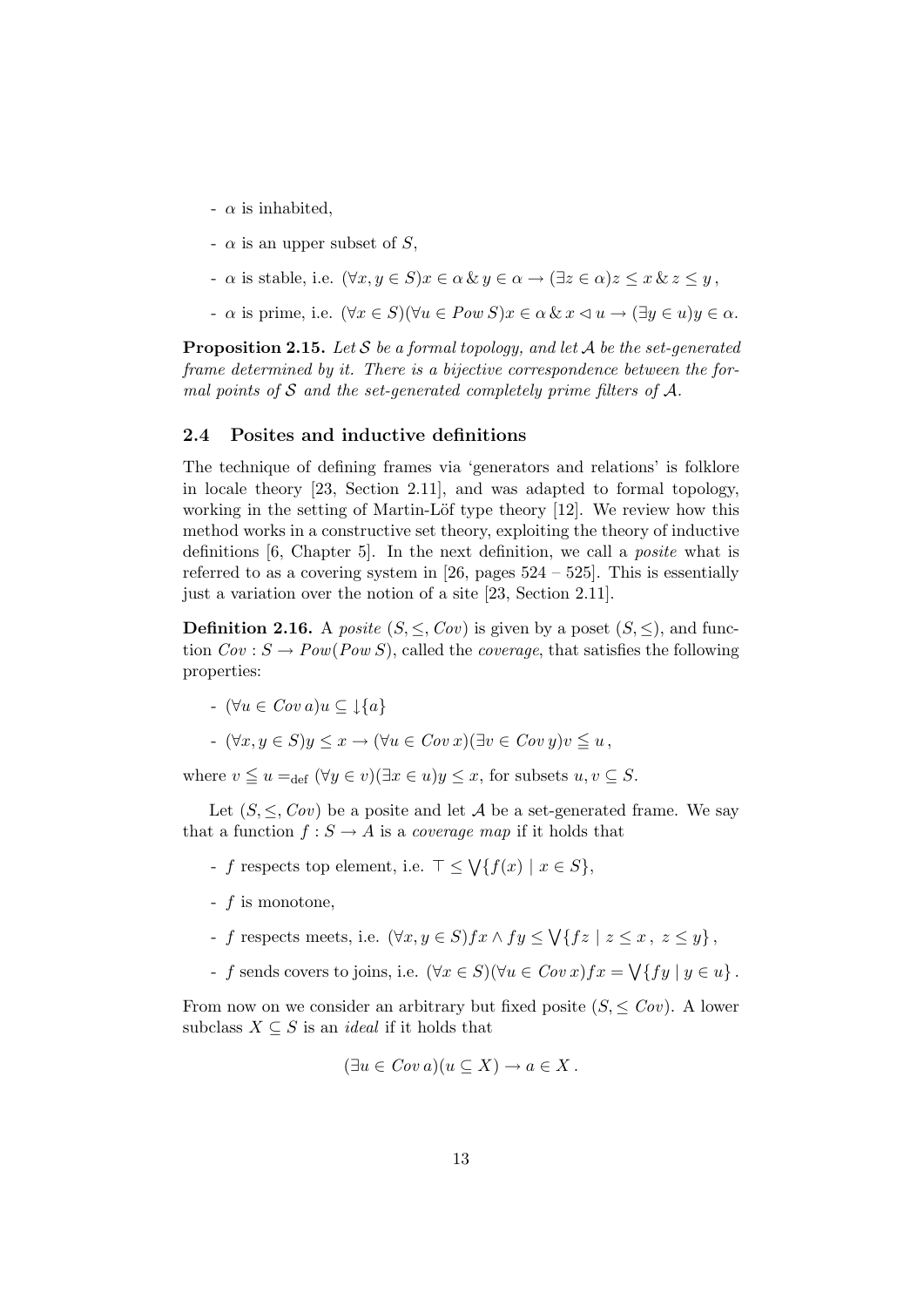A set-ideal is an ideal that is a set, and we write  $Idl(S)$  for the class of setideals. For an inductive definition  $\Phi$  on S, that is a subset of  $Pow(S) \times S$ [6, Chapter 5], a subclass  $X \subseteq S$  is said to be  $\Phi$ -closed if it holds that

$$
p \subseteq X \to a \in X
$$

for all  $(p, a) \in \Phi$ . For a subset  $p \subseteq S$ , we define  $I(\Phi, p)$  to be the smallest class containing p that is  $\Phi$ -closed. This class exists by Theorem 5.1 of [6]. Assuming the Regular Extension axiom (REA), the class  $I(\Phi, p)$  is a set, for any subset  $p \subseteq S$ , by Theorem 5.7 of [6]. For the remainder of this section, we assume REA and exploit this fact.

The inductive definition  $\Phi$  on S defined by

$$
\Phi =_{\text{def}} \{ (\{y\}, x) \mid x, y \in S, x \le y \} \cup \{ (u, x) \mid x \in S, u \in Cov x \}
$$

is such that the  $\Phi$ -closed subclasses of S are exactly the ideals of the posite. For  $a \in S$  and a subset  $p \subseteq S$ , we then define

$$
a \triangleleft p =_{\text{def}} a \in I(\Phi, p), \tag{16}
$$

and let  $jp =_{def} I(\Phi, p)$ . The next lemma is an immediate consequence of the definition of  $j$ .

**Lemma 2.17 (Induction principle).** For a subset  $p \subseteq S$ , and a subclass  $X \subseteq S$ , if X is an ideal and  $p \subseteq X$ , then  $jp \subseteq X$ .

The induction principle leads to the following result, whose proof can be carried over in  $CZF^+$ . An analogous result in the setting of Martin-Löf type theory is given in [7].

Theorem 2.18 (Johnstone's coverage theorem). Let  $(S, \leq, \text{Cov})$  be a posite. Then  $Idl(S)$  is a set-generated frame, and there is a coverage map  $\gamma : S \to \text{Idl}(S)$  defined by letting, for  $a \in S$ ,  $\gamma(a) =_{def} j\{a\}$ . If A is a set-generated frame, then for every coverage map  $f : S \to A$  there exists a unique frame morphism  $\Phi_f: Idl(S) \to \mathcal{A}$  such that the following diagram



commutes.

Proof. The proof can be obtained following the pattern of the proof of Proposition 2.11 of [23], using repeatedly Lemma 2.17. For the first claim, one should observe that the relation defined in (16) is a formal topology and therefore we get a nucleus j on  $Low(S)$ . We have that  $Low(S)_i = Idl(S)$ ,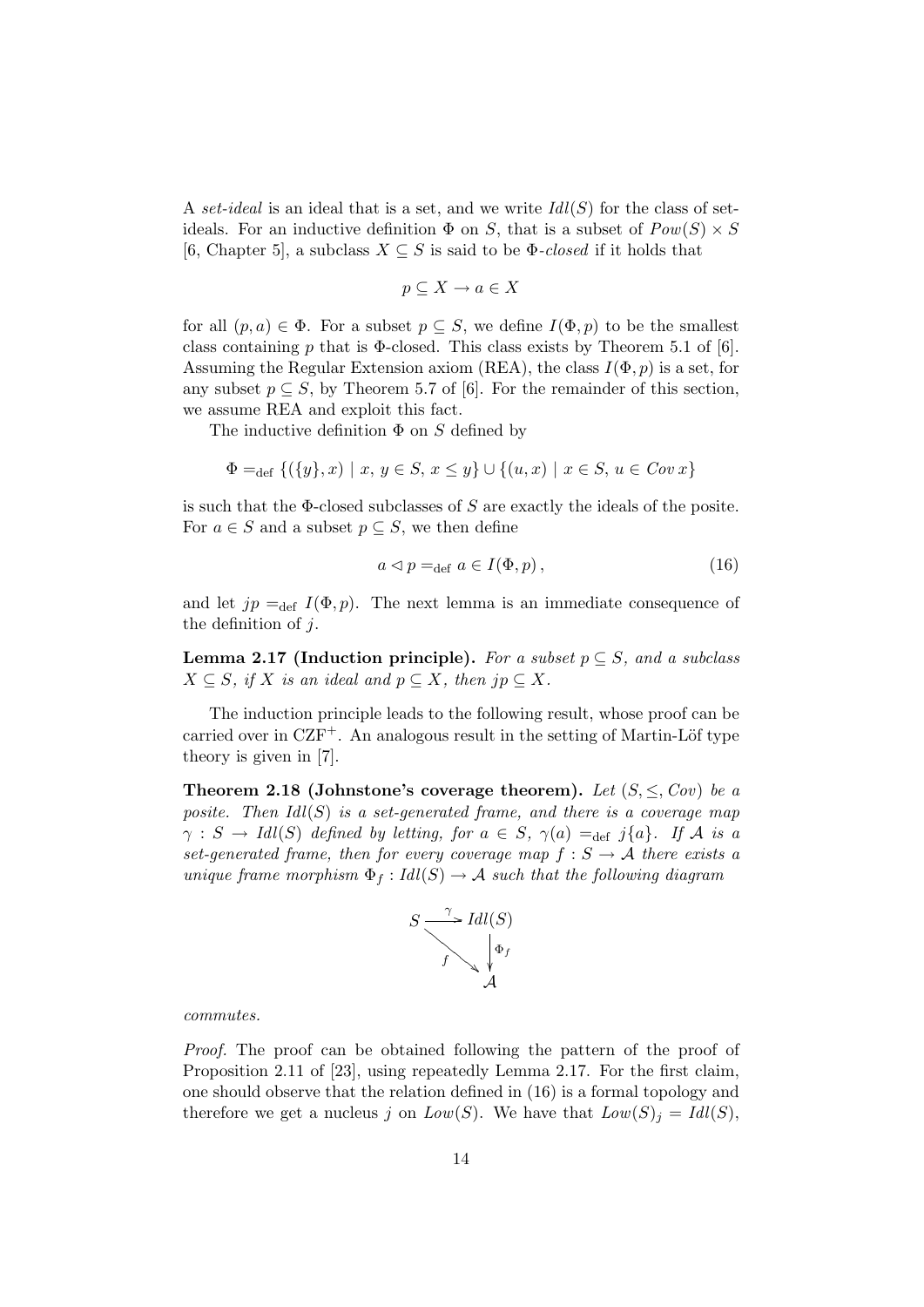since set-ideals are  $\Phi$ -closed sets. Therefore  $Idl(S)$  is a set-generated frame, because so is  $Low(S)<sub>j</sub>$ . For the second part, given a coverage map  $f : S \to A$ define a function  $\Phi_f: Idl(S) \to A$  by letting, for  $p \in Idl(S)$ ,

$$
\Phi_f(p) =_{\text{def}} \bigvee \{ fx \mid x \in p \} .
$$

The required properties can be verified exploiting the fact that  $Idl(S)$  has a generating set.  $\Box$ 

Example 2.19. In [19, Section 4.6] it is shown how posites determine pointfree versions not only of the Baire and Cantor spaces, but also of the Dedekind reals as defined in CST [6, Section 3.6]. We refer to these posites as the formal Baire, Cantor and Dedekind space and write B, C and D for the set-generated frames associated to them. The well-known definitions of these posites  $[16, 23, 30]$  or  $[26,$  pages  $524 - 525]$  can be carried over working in CST. Theorem 4.3 will show that the double-negation formal topology of Example 2.6 cannot be obtained using posites.

We illustrate some further consequences of the assumption of REA. For a formal topology  $(S, \leq, \leq)$ , let  $a \in S$  and consider the class of 'covers' of a, i.e. the subsets  $p \subseteq S$  such that  $a \triangleleft p$ . In general this class is not a set, but for formal topologies defined inductively, it is possible to replace it with a set, in the sense specified by the next definition.

**Definition 2.20.** A formal topology  $(S, \leq \leq)$  is said to be *set-presentable* if there exists a set-presentation for it, i.e. a function  $R : S \to Pow(Pow S)$ that is a set and such that

$$
a \triangleleft p \leftrightarrow (\exists u \in R(a))u \subseteq p
$$

holds, for all  $a \in S$  and all subsets  $p \subseteq S$ .

An application of the Set Compactness Theorem [6, Theorem 5.11], which can be proved using REA, leads to the following result.

Proposition 2.21 (Aczel). The formal topologies determined by a posite are set-presentable.

We now provide a characterisation of the points of  $Idl(S)$ .

**Definition 2.22.** We say that a subset  $\chi \subseteq S$  is a *coverage filter* if

- $\chi$  is inhabited,
- $\sim \chi$  is an upper subset of S,
- $\overline{\chi}$  is stable, i.e.  $(\forall x, y \in S)$  $x \in \chi \& y \in \chi \rightarrow (\exists z \in \chi)$  $z \leq x \& z \leq y$ .
- $\vdash \chi$  is closed, i.e.  $(\forall x \in S)(\forall u \in Cov \ x) x \in \chi \leftrightarrow (\exists y \in u) y \in \chi$ .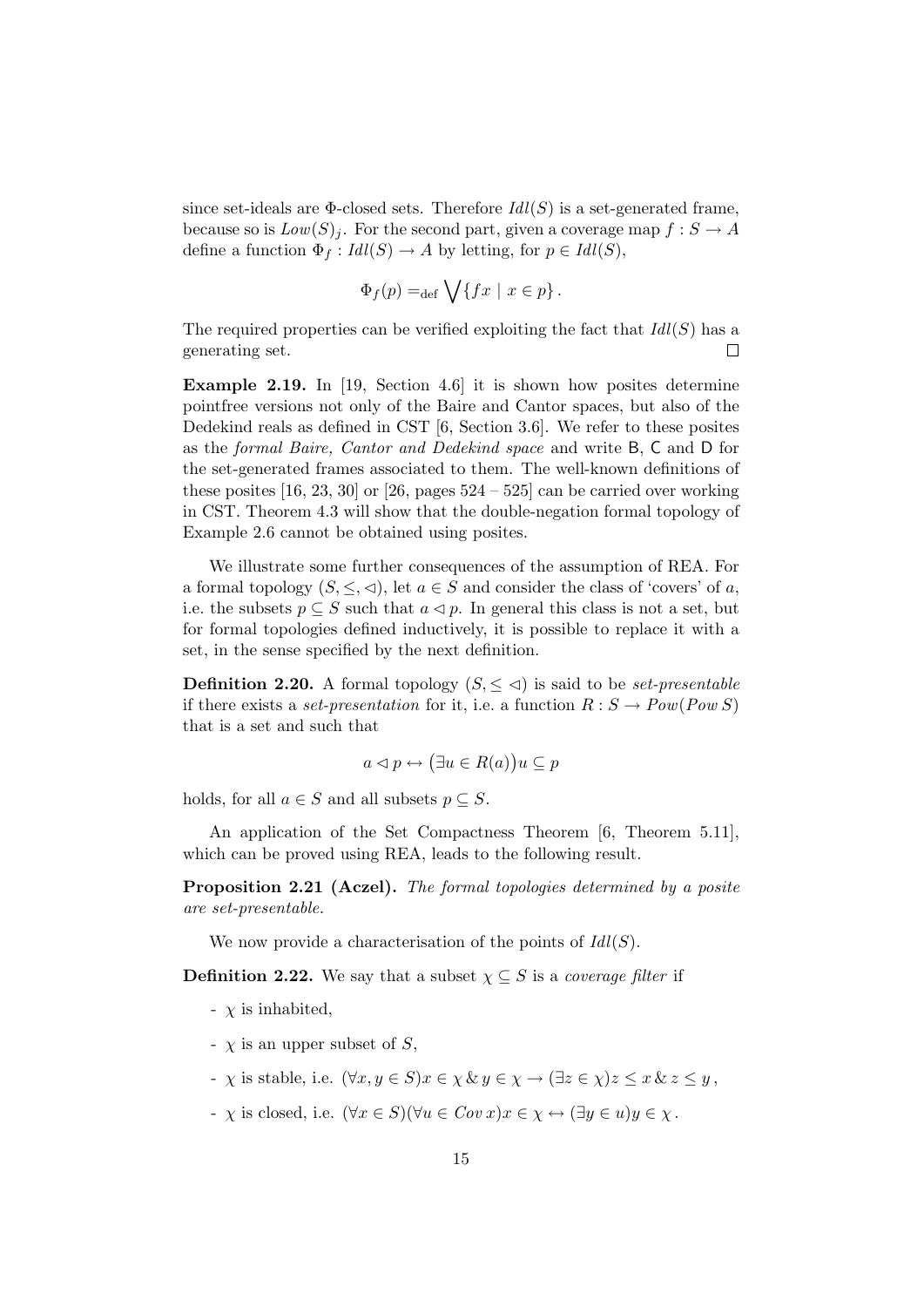**Proposition 2.23.** Let  $(S, \leq, Cov)$  be a posite. There is a bijective correspondence between coverage filters of S and set-generated completely prime filters of  $Idl(S)$ .

Proof. The coverage filters are in bijective correspondence with coverage maps into the set-generated frame  $\Omega$ . The claim then follows by Proposition 2.13 and Theorem 2.18.  $\Box$ 

## 3 Heyting-valued interpretations

#### 3.1 Definition of the interpretation

From now on we work informally in CZF−, and consider an arbitrary but fixed formal topology  $S = (S, \leq, \leq)$ . Let j be the nucleus j on  $Low(S)$  that associated to the formal topology. For a function f,  $dom(f)$  and  $ran(f)$ denote its domain and range, respectively. The class  $V^{(S)}$  of 'Heyting-valued sets' that is used to interpret sets, is defined via an inductive definition: we let  $V^{(S)}$  be the smallest class X such that if f is a function with  $dom(f) \subseteq X$ and  $ran(f) \subseteq Low(S)_i$ , then  $f \in X$ . This inductive definition determines a class within CZF<sup>−</sup> by Theorem 5.1 of [6]. It is worth highlighting the content of this inductive definition as a lemma, whose proof is a direct consequence of the inductive definition of  $V^{(S)}$ .

**Lemma 3.1.** Let a be a function. If  $dom(a) \subseteq V^{(\mathcal{S})}$  and, for all  $x \in dom(a)$ ,  $ax \in Low(S)_j$ , then  $a \in V^{(S)}$ .

Our metatheory, i.e. the theory in which the interpretation is defined, is the constructive set theory CZF−. We keep the notational conventions used until now and reserve the letters  $x, y, z, u, v, w$  (possibly with indexes or subscripts) for variables. The object theories, i.e. the theories that are interpreted, are CZF<sup>−</sup> and extensions of its. In order to define the Heytingvalued interpretation, it is convenient to assume that the object theories are formulated an extension  $\mathcal{L}^{(S)}$  of the language  $\mathcal L$  with constants  $a, b, c, \ldots$  for elements of  $V^{(S)}$ . Observe that the symbol a plays two roles: it is a constant of the object language  $\mathcal{L}^{(\mathcal{S})}$ , and it denotes a set in  $V^{(\mathcal{S})}$  in the metatheory. With a slight abuse of language, if  $\phi$  is a formula of  $\mathcal{L}^{(S)}$  with  $FV\phi = \{x\}$ then we understand  $x$  both as a variable in the object language and as a variable in the metalanguage.

Let  $a \in V^{(S)}$  and  $(P_x)_{x \in dom(a)}$  be a family of subclasses of S such that for all  $x \in dom(a), J(P_x) = P_x$ . We define

$$
\bigvee_{x:a} P_x =_{\text{def}} \bigvee_{x \in \text{dom}(a)} ax \wedge P_x \tag{17}
$$

$$
\bigwedge_{x:a} P_x =_{\text{def}} \bigwedge_{x \in dom(a)} ax \to P_x \tag{18}
$$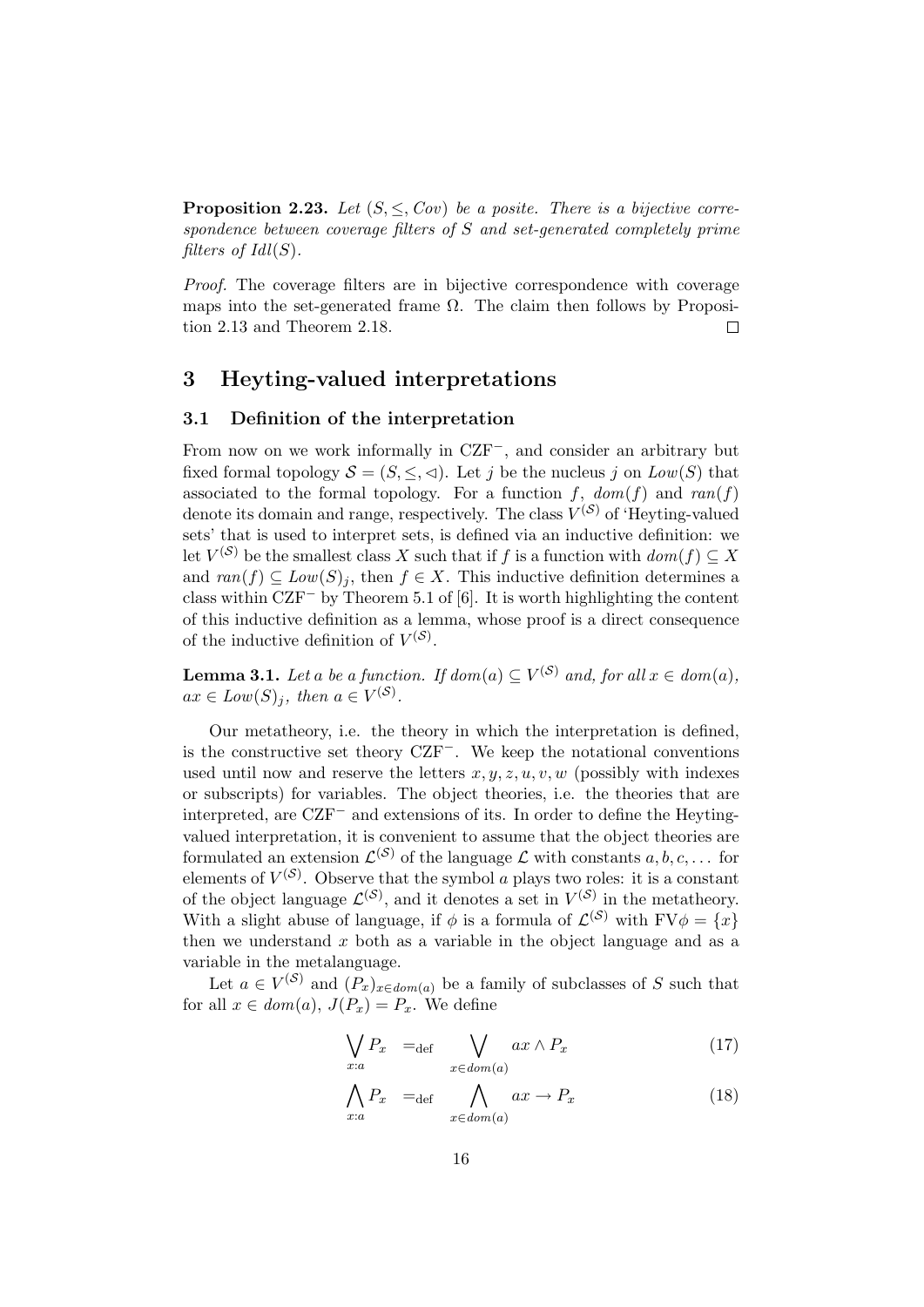Observe that the supremum and infimum on the right-hand side of these defining equations exist because they are of the form in (14) and (15). Given  $a, b \in V^{(S)}$ , double set recursion allows us to define an element  $a =_A b$ of  $Low(S)<sub>j</sub>$  such that the equation

$$
a =_A b = \left(\bigwedge_{x:a} \bigvee_{y:b} x =_A y\right) \land \left(\bigwedge_{y:b} \bigvee_{x:a} x =_A y\right)
$$
 (19)

holds [22, Section 2.2]. The definition of the Heyting-valued interpretation is given by structural induction on formulas of the language  $\mathcal{L}^{(S)}$ . We let

$$
\begin{bmatrix} \mathbb{L} \mathbb{I} & =_{\text{def}} & \mathbb{L} \\ a = b \mathbb{I} & =_{\text{def}} & a =_A b \end{bmatrix}
$$

To interpret the binary logical connectives, we use the operations defined in (11), (12) and (13), and let

$$
\llbracket \phi * \psi \rrbracket =_{\text{def}} \llbracket \phi \rrbracket * \llbracket \psi \rrbracket
$$

where  $* \in \{\wedge, \vee, \rightarrow\}.$  The interpretation of restricted quantifiers uses the notation introduced in (17) and (18), and the suprema and infima required to interpret the unrestricted quantifiers are of the form in (14) and (15):

$$
\begin{aligned}\n\left[ (\exists x \in a) \phi \right] &=_{\text{def}} \bigvee_{x:a} \left[ \phi \right] \\
\left[ (\forall x \in a) \phi \right] &=_{\text{def}} \bigwedge_{x:a} \left[ \phi \right] \\
\left[ (\exists x) \phi \right] &=_{\text{def}} \bigvee_{x \in V^{(S)}} \left[ \phi \right] \\
\left[ (\forall x) \phi \right] &=_{\text{def}} \bigwedge_{x \in V^{(S)}} \left[ \phi \right]\n\end{aligned}
$$

A sentence  $\phi$  of  $\mathcal{L}^{(\mathcal{S})}$  said to be valid in  $V^{(\mathcal{S})}$  if  $[\![\phi]\!] = \top$ . We say that an axiom scheme is valid if all of its instances with parameters that are elements of  $V^{(S)}$  are valid.

**Proposition 3.2.** Let  $\theta$ ,  $\phi$  be sentences of  $\mathcal{L}^{(\mathcal{S})}$ , and assume that  $\theta$  is restricted.

- (i)  $\llbracket \phi \rrbracket$  is a subclass of S such that  $J \llbracket \phi \rrbracket = \llbracket \phi \rrbracket$ .
- (ii)  $\llbracket \theta \rrbracket$  is a subset of S such that  $j \llbracket \theta \rrbracket = \llbracket \theta \rrbracket$ , and so  $\llbracket \theta \rrbracket \in Low(S)_j$ .

Proof. Lemma 2.10 and Lemma 2.11 imply (i). For (ii), show by structural induction that the operations of the set-generated frame  $(Low S)_j$  suffice to define the interpretation of a restricted formula.  $\Box$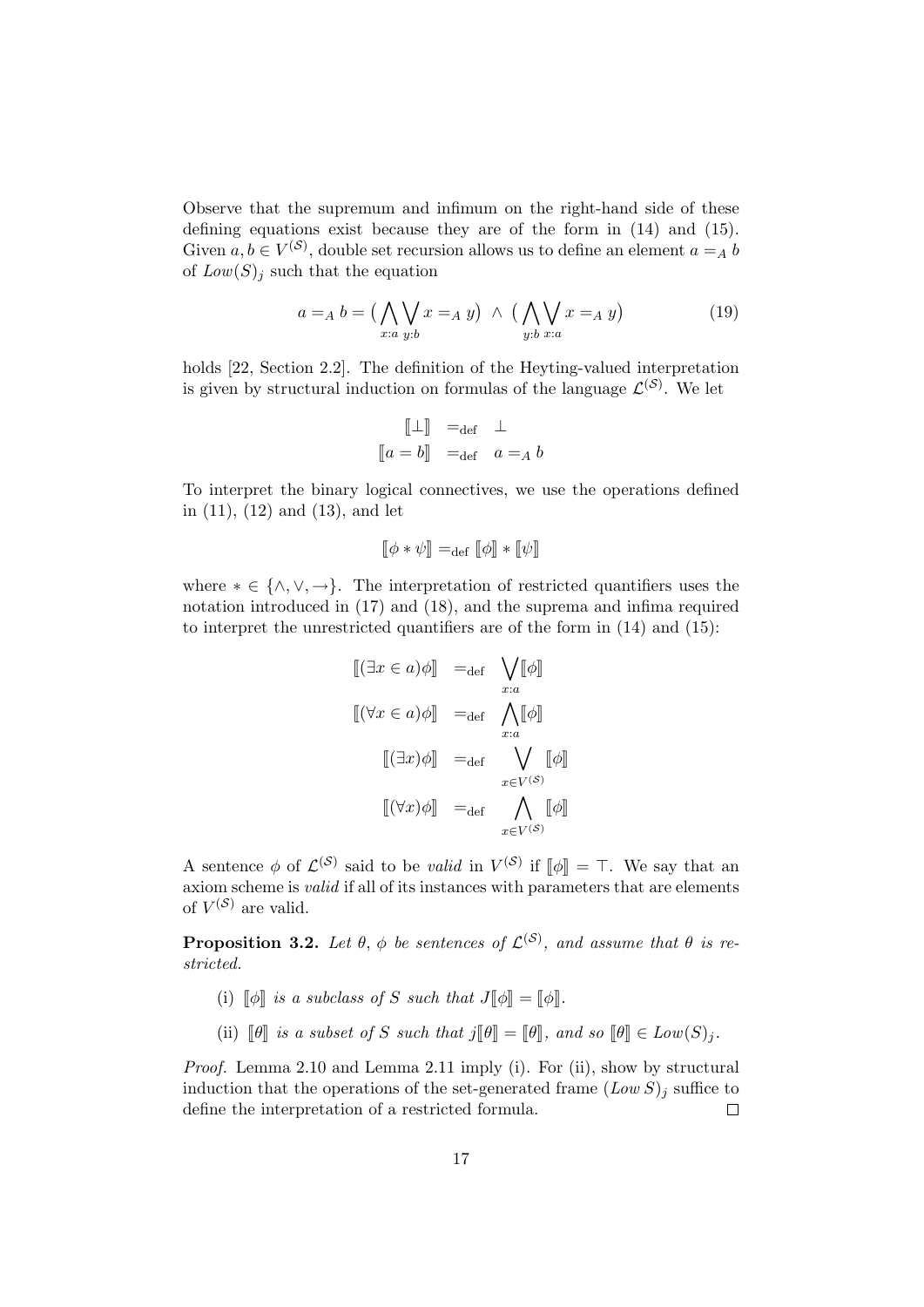#### 3.2 Validity of the basic axioms

We continue to work informally in CZF−. Lemma 3.3, Lemma 2.10 and Lemma 2.11 imply that the axioms for intuitionistic logic and for restricted quantifiers are valid.

**Lemma 3.3.** Let  $a, b \in V^{(S)}$  and  $\phi$  a formula with  $FV\phi = \{x\}$ . Then it holds that

$$
[\![\phi[a/x]\!] \wedge [\![a=b]\!] \leq [\![\phi[b/x]\!] \, .
$$

Proof. An argument by structural induction proves the claim.

 $\Box$ 

**Proposition 3.4.** Extensionality and Set Induction are valid in  $V^{(\mathcal{S})}$ .

Proof. Validity of Extensionality follows by the equivalence in (19). Validity of Set Induction is direct consequence of the inductive definition of  $V^{(S)}$ .

We define an embedding from the class of all sets into  $V^{(S)}$ . For a set a, define by set recursion a function  $\hat{a}$  with domain  $\{\hat{x} | x \in a\}$  by letting, for  $x \in a$ 

$$
\widehat{a}(\widehat{x}) =_{\text{def}} \top,
$$

and observe that  $\hat{a} \in V^{(S)}$  by Lemma 3.1. The next definition uses this embedding to define a notion that will be used in the applications of Heytingvalued interpretations in Section 4.

**Definition 3.5.** A formula  $\phi$  with  $FV\phi = \{x_1, \ldots, x_n\}$  is said to be absolute if for all  $a_1, \ldots, a_n$  the equivalence

$$
\phi[a_1,\ldots,a_n/x_1,\ldots,x_n]\leftrightarrow[\![\phi[\widehat{a}_1,\ldots,\widehat{a}_n/x_1,\ldots,x_n]]\!]=\top
$$

holds.

**Lemma 3.6.** Let  $a, b$  be sets. The following equivalences

- (i)  $\|\widehat{a} = \widehat{b}\| = \top$  if and only if  $a = b$ ,
- (ii)  $\|\widehat{a}\}\widehat{b}\| = \top$  if and only if  $a \in b$ .

hold.

Proof. Direct calculations using Set Induction.

 $\Box$ 

#### Proposition 3.7. All restricted formulas are absolute.

Proof. The proof of Theorem 1.23 in [8] for Boolean-valued interpretations of Classical Set Theory carries over. In particular, the set-generated frame  $\Omega$ plays in our context the same role that the complete Boolean algebra 2 plays in the classical context.  $\Box$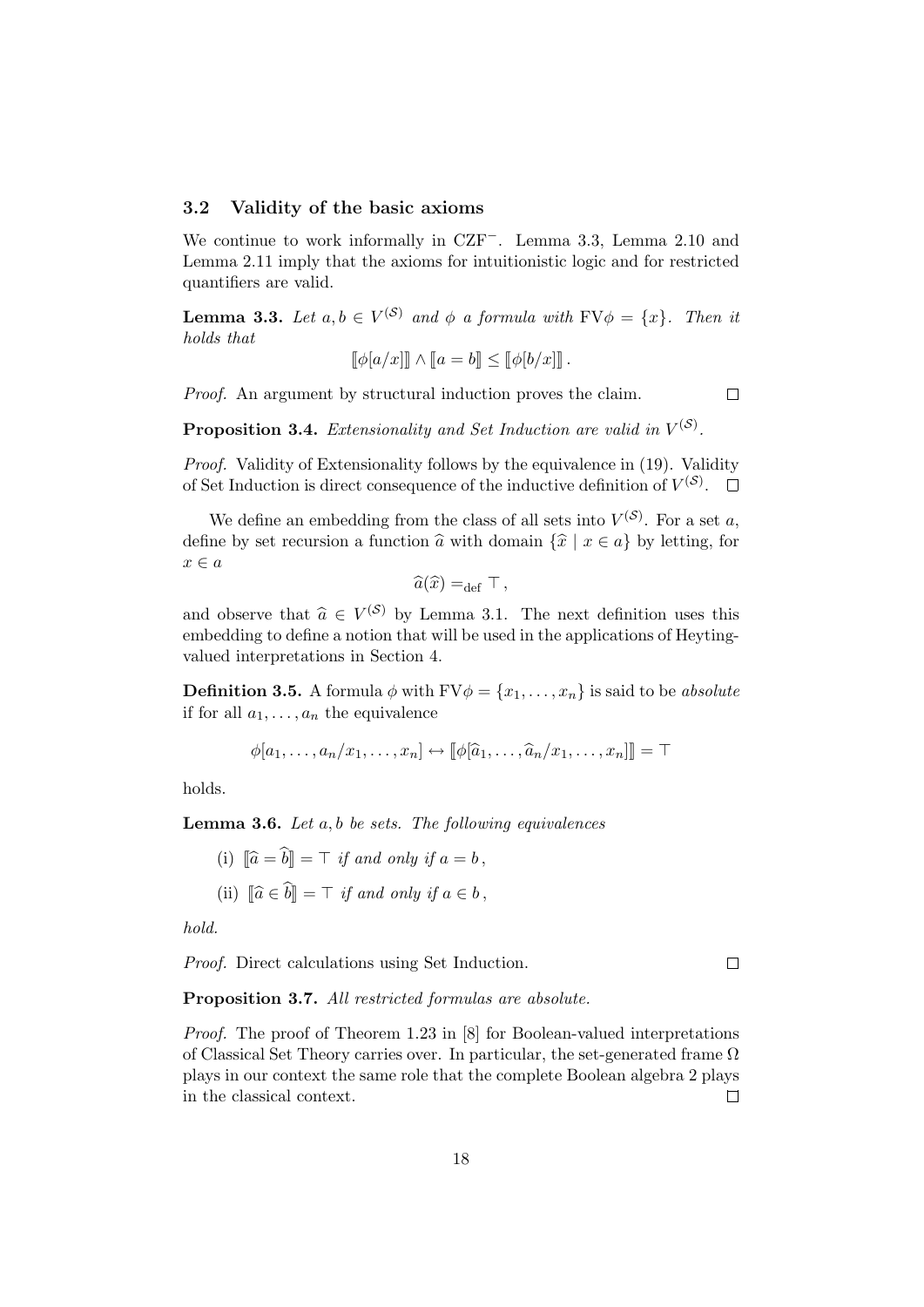Proposition 3.8. Pairing, Union, Infinity and Restricted Separation are valid in  $V^{(\mathcal{S})}$ .

Proof. The Heyting-valued interpretation of Pairing and Union can be shown to be valid following the proof used in the context of ZF or IZF [8, 10]. Validity of Infinity follows by embedding an infinite set in  $V^{(S)}$ . By means of illustration we present the proof of the validity of Restricted Separation in some detail. Let  $a \in V^{(S)}$ , and let  $\theta$  a restricted formula with  $FV\phi = \{x\}$ . Define a function b with the same domain of a by letting, for  $x \in dom(a)$ ,

$$
bx =_{def} ax \wedge [\![\theta]\!].
$$

By part (ii) of Lemma 2.11 and Restricted Separation,  $bx$  is a set and, for all  $x \in dom(a)$ , we have  $j(bx) = bx$ . Hence we have that  $b \in V^{(S)}$ . For  $x \in dom(a)$ , we have  $x \in dom(b)$  and  $ax \wedge \llbracket \theta \rrbracket \leq bx$ , and therefore

$$
ax \wedge \llbracket \theta \rrbracket \leq \llbracket x \in b \rrbracket.
$$

This implies the validity of  $(\forall x \in a)(\theta \to x \in b)$ . For  $x \in dom(b)$  it holds that  $x \in dom(a)$  and  $bx \le ax \wedge \llbracket \theta \rrbracket$  hold, by the definition of b. Hence we obtain  $bx \leq [x \in a] \wedge [\![\theta]\!]$ . Validity of  $(\forall x \in b)(x \in a \wedge \theta)$  follows by direct calculations and the definition of the Hevting-valued interpretation. calculations and the definition of the Heyting-valued interpretation.

#### 3.3 Validity of the collection axioms

It does not seem possible to replace the use of Full Separation in the proof of the validity of the Collection axiom of IZF in Heyting-valued models [10] with an application of Restricted Separation. We can still prove the validity of Strong Collection without assuming Full Separation, but rather exploiting Strong Collection.

**Lemma 3.9.** Let a in  $V^{(\mathcal{S})}$  and let  $\phi$  be a formula of  $\mathcal{L}^{(\mathcal{S})}$  with  $\text{FV}\phi = \{x\}$ .

$$
(\forall u \in Low(S)_j)(u \leq [[(\forall x \in a)\phi]] \leftrightarrow (\forall x \in dom a)u \land ax \leq [[\phi]]).
$$

Proof. Direct calculations suffice to prove the claim.

**Lemma 3.10.** Let  $a \in V^{(\mathcal{S})}$  and let  $\phi$  a formula of  $\mathcal{L}^{(\mathcal{S})}$  with  $\text{FV}\phi = \{x, y\}$ . Let  $p \in Low(S)_i$  and define

$$
P =_{\text{def}} \left\{ (x, y, z) \mid x \in \text{dom } a, y \in V^{(\mathcal{S})}, z \in p \land ax \land [\![\phi]\!] \right\}.
$$

Assume that  $p \subseteq ||(\forall x \in a)(\exists y)\phi||$ . Then there exists a subset  $r \subseteq P$  such that

 $(\forall x \in dom \ a) p \land a(x) \subseteq j\{z \mid (\exists y)(x, y, z) \in r\}.$ 

 $\Box$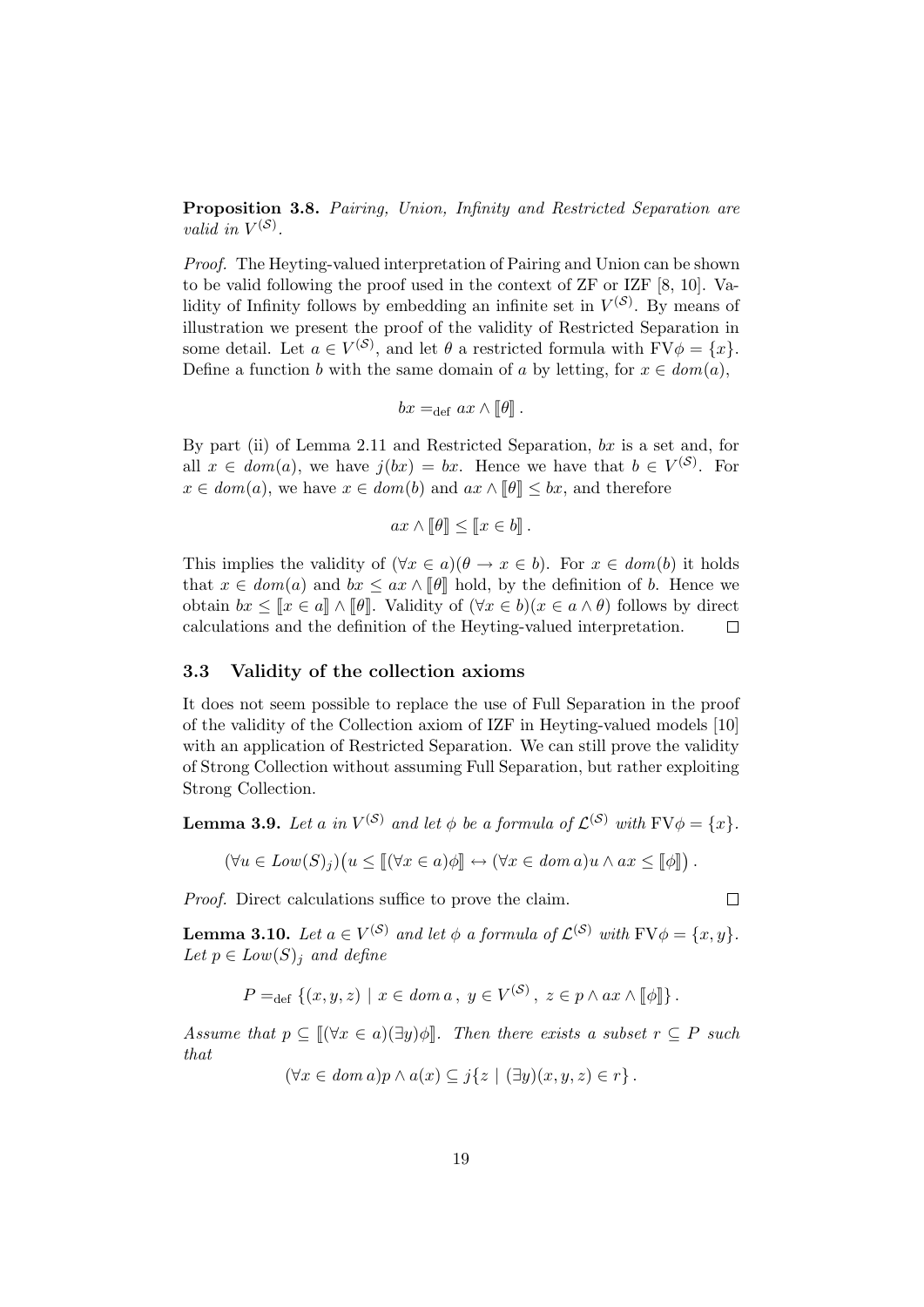Proof. Let us introduce some notation, and define

$$
Q =_{\text{def}} \{ (x, z) \mid (\exists y \in V^{(\mathcal{S})})(x, y, z) \in P \},
$$

and then, for x in  $dom(a)$ , define  $Q_x =_{def} \{z \mid (x, z) \in Q\}$ . For x in  $dom(a)$ , v in  $Pow(S)$  define  $\psi =_{def} p \wedge ax \subseteq jv$ . Lemma 2.8 implies that

$$
(\forall x \in \text{dom } a) ((\exists v)(v \subseteq Q_x \land \psi) \land (\forall v)(\forall w)(v \subseteq w \land \psi \to \psi[w/v]))
$$

Proposition 1.2 implies that there is a function f with domain  $dom(a)$  such that

$$
(\forall x \in \text{dom } a) (fx \subseteq Q_x \land \psi[fx/v]). \tag{20}
$$

In view of an application of Proposition 1.1, let us define

$$
q =_{\text{def}} \{(x, z) \mid x \in \text{dom}(a), \ z \in \text{fx}\}\
$$

and, for x in  $dom(a)$ , y in  $V^{(S)}$  and z in S define  $\xi =_{def} (x, y, z) \in P$ . By the definitions just introduced and (20) we obtain  $(\forall (x, z) \in q)(\exists y)\xi$ . We can then apply Proposition 1.1 and get a function  $q$  with domain  $q$  such that

$$
(\forall (x,z)\in q)((\exists y)(y\in g(x,z))\wedge (\forall y\in g(x,z))\xi).
$$

Once we define  $r =_{def} \{(x, y, z) | (x, z) \in q, y \in g(x, z)\}\)$ , the desired conclusion is reached with direct calculations.  $\Box$ 

#### Proposition 3.11. Strong Collection is valid.

Proof. We use the same notation and definitions used in Lemma 3.10. Let  $a \in V^{(S)}$  and let  $\phi$  be a formula with  $FV\phi = \{x, y\}$ . Let  $p \in Low(S)_j$  and assume that

$$
p \subseteq [[(\forall x \in a)(\exists y)\phi]].
$$

By Lemma 3.10 there is a subset  $r \subseteq P$  such that

$$
(\forall x \in \text{dom } a)p \land ax \subseteq j\{z \mid (\exists y)(x, y, z) \in r\}.
$$
 (21)

To define  $b \in V^{(S)}$  such that  $p \subseteq [coll(x \in a, y \in b, \phi)]$  consider the function with domain

$$
dom(b) =_{def} \{y \mid (\exists x)(\exists z)(x, y, z) \in r\}.
$$

and defined by letting, for  $y$  in  $dom(b)$ ,

$$
by =_{def} j\{z \mid (\exists x)(x, y, z) \in r\}.
$$

The conclusion now follows from (21).

 $\Box$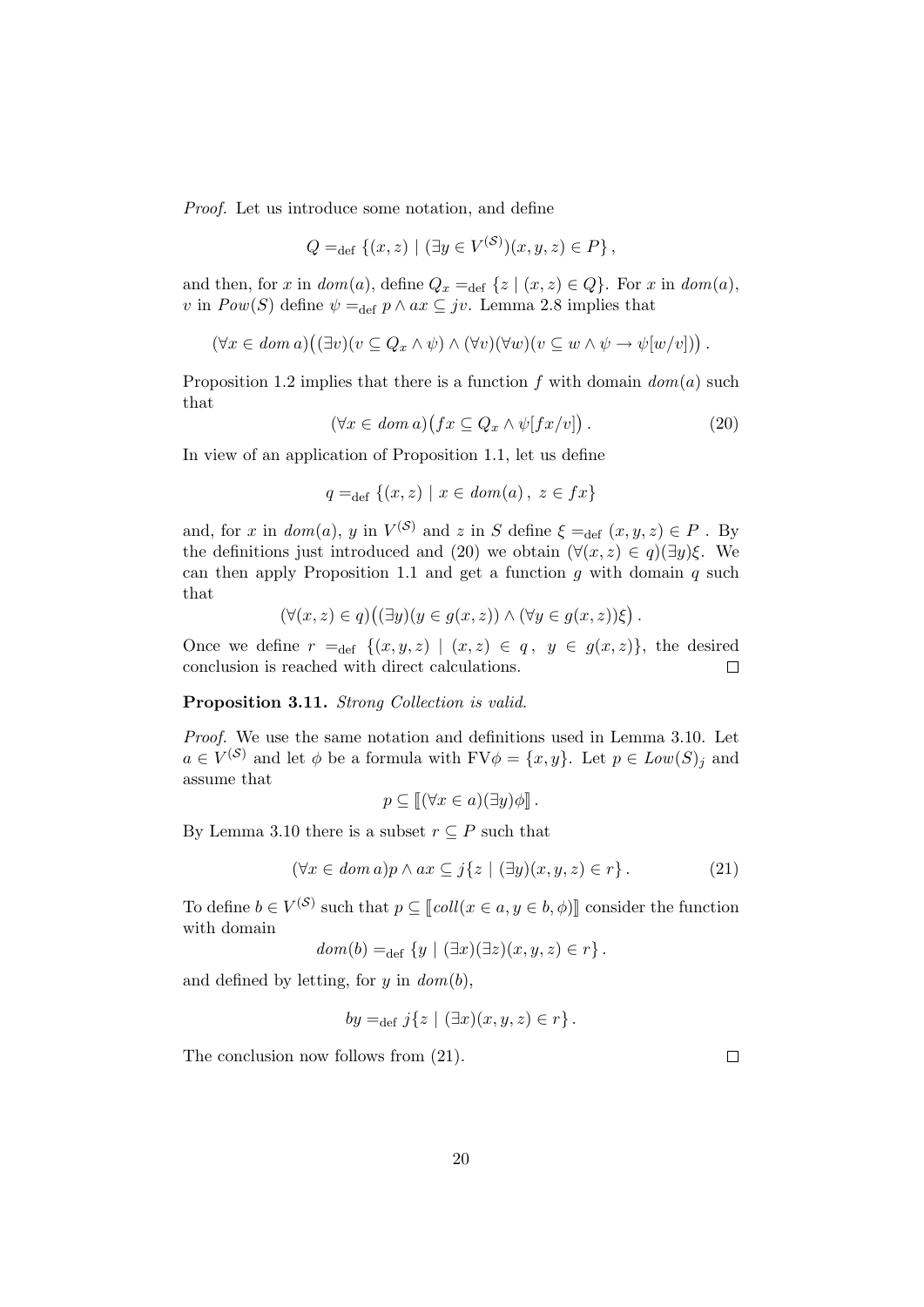As we will see, it is not possible to prove without further assumptions on the formal topology  $\mathcal S$  that Subset Collection is valid, even assuming Subset Collection in the metatheory. We therefore assume that the formal topology is set-presentable, in the sense of Definition 2.20, and let  $R$  be a set-presentation for it. Define r as the image of the function  $R$  by letting

$$
r =_{\text{def}} \{ u \mid (\exists x \in S) u \in R(x) \}.
$$

By the definition of set-presentable formal topology, for  $a \in S$  and a subset  $p \subseteq S$  we have that  $a \in jp$  holds if and only if  $(\exists u \in r)(a \in ju \land u \subseteq p)$ does.

**Lemma 3.12.** For  $a \in S$  and a subclass  $P \subseteq S$ , we have

$$
a \in JP \leftrightarrow (\exists u \in r)(a \in ju \wedge u \subseteq P).
$$

Proof. Direct calculations suffice to prove the claim.

Define  $g =_{def} {j{x} \mid x \in S}$  and recall that g is a generating set for the set-generated frame  $Low(S)<sub>i</sub>$ . The next lemma is proved assuming Subset Collection and exploiting Proposition 1.4.

**Lemma 3.13.** Let  $a, b \in V^{(\mathcal{S})}$  and let  $\phi$  be a formula with  $\text{FV}\phi = \{x, y, z\}$ . There exists a subset  $d \subseteq V^{(\mathcal{S})}$  such that for all  $z \in V^{(\mathcal{S})}$  and for all  $p \in g$  if

$$
p \subseteq [(\forall x \in a)(\exists y \in b)\phi],
$$

then there exists  $e \in d$  such that  $p \subseteq \llbracket \text{coll}(x \in a, y \in e, \phi) \rrbracket$ .

*Proof.* Let  $p \in g$  and assume

$$
p \subseteq [(\forall x \in a)(\exists y \in b)\phi]]. \tag{22}
$$

We will apply Proposition 1.4 twice, and so it is convenient to define sets  $a', b'$  as follows:

$$
a' =_{def} \{(x, w') \in dom(a) \times S \mid w' \in p \cap ax\},\
$$
  

$$
b' =_{def} dom(b) \times S.
$$

The set  $a'$  will be used in the second application of Proposition 1.4, while the set b' will be used in the first. For  $x \in dom(a), y \in dom(b)$  and  $z \in V^{(S)}$ define the class

$$
P_{x,y} = \text{def } ax \wedge by \wedge [\![\phi]\!].
$$

Let  $x' \in a'$ . By the definition of a' we get  $x \in dom(a)$  and  $w' \in p \cap ax$  such that  $x' = (x, w')$ . We now define the formula that will be used in our first application of Proposition 1.4. For  $q \in r$ ,  $w \in q$  and  $y' \in b'$  define

$$
\psi =_{\text{def}} (\exists y \in \text{dom } b)(y' = (y, w) \land w \in q \cap P_{x,y}).
$$

 $\Box$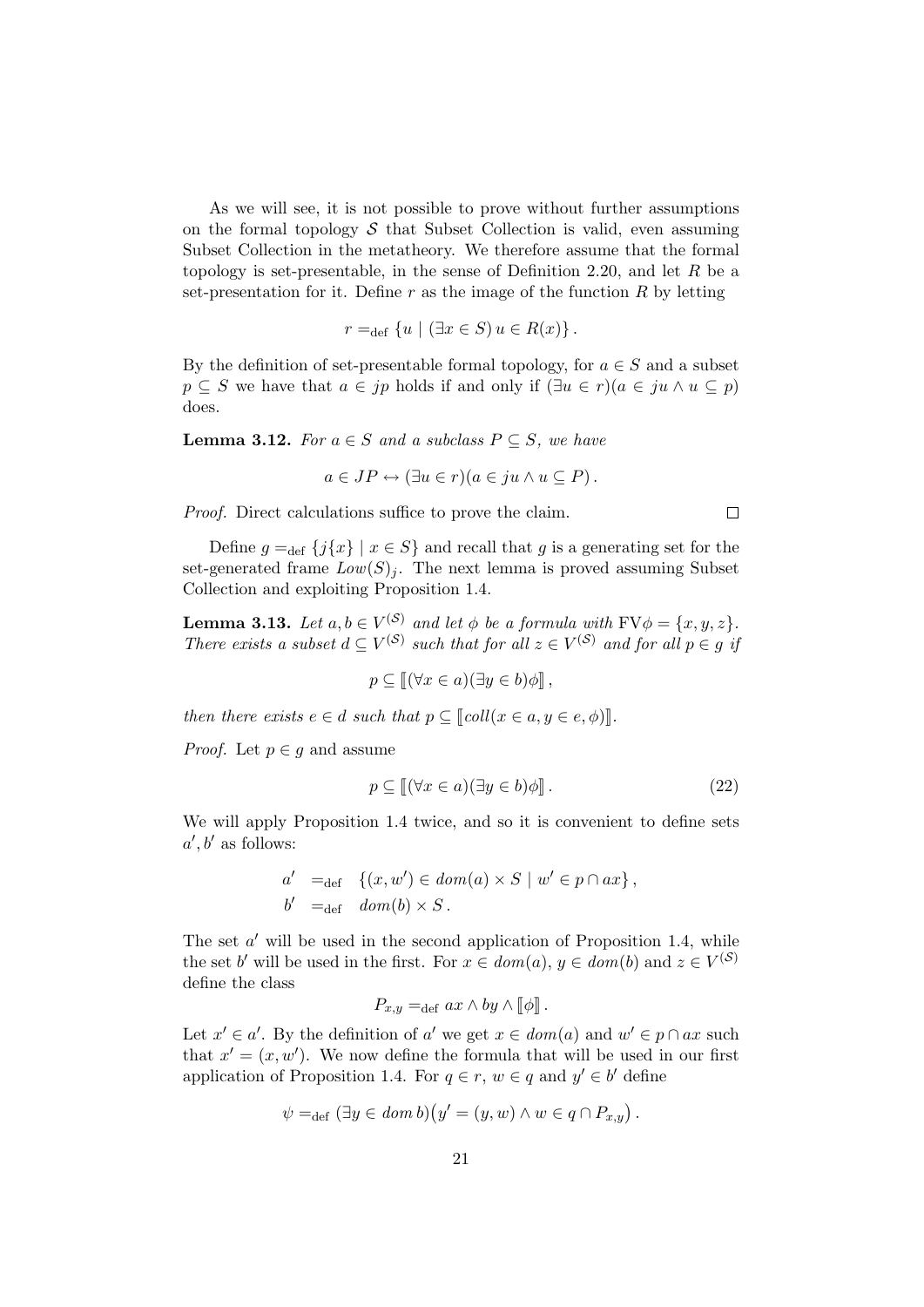From (22) and Lemma 3.12 we derive that there is  $q \in r$  such that  $w' \in jq$ and

$$
(\forall w \in q)(\exists y' \in b')\psi.
$$

By Proposition 3.12, we obtain a set  $c'$ , independent of p,  $x'$ , q and z, such that there is  $u \in c'$  for which

$$
coll(w \in q, y' \in u, \psi)
$$
\n<sup>(23)</sup>

holds. We now define the formula used in the second application of Proposition 3.12. For  $x'$ ,  $x$ ,  $w'$ ,  $q$  and  $u$  define

$$
\xi =_{\text{def}} (\exists q \in r)(\exists x \in \text{dom } a)(\exists w \in p \cap a(x) \cap \text{j}q)\chi
$$

where  $\chi =_{def} x' = (x, w') \wedge coll(w \in q, y' \in u, \psi)$ . Discharging the assumption of  $x' \in a'$ , we obtain

$$
(\forall x' \in a')(\exists u \in c')\xi.
$$

A second application of Proposition 3.12 implies that there is a set c, independent of p and z, such that there exists  $v \in c$  for which

$$
coll(x' \in a', u \in v, \xi)
$$
\n
$$
(24)
$$

holds. For  $v \in c$  define a function  $f_v$  with domain  $dom(b)$  by letting, for  $y \in dom b$ 

$$
f_v(y) =_{def} j\{w \mid (y, w) \in \bigcup v\}.
$$

Define  $d =_{def} \{f_v \mid v \in c\}$  and observe that d is a subset of  $V^{(S)}$ . To conclude the proof, let  $v \in c$  and assume that it satisfies (24). Define  $e =_{def} f_v$  so that we have  $e \in d$ . We show that

$$
p \subseteq [coll(x \in a, y \in e, \phi)]
$$

holds in two steps. For the first step, let  $x \in dom(a)$  and  $w' \in p \cap ax$ . Using (24) and (23) we obtain that there is  $q \in r$  such that

$$
(w' \in jq) \land (q \subseteq \bigcup_{y \in dom e} e(y) \cap [\![\phi]\!]) .
$$

We then get  $p \subseteq ||(\forall x \in a)(\exists y \in e)\phi||$  and this concludes the first step. For the second step, let  $y \in dom(e)$  and define

$$
t =_{\text{def}} p \cap \{w \in s \mid (y, w) \in \bigcup v\}.
$$

We have

$$
(p \cap ey \subseteq jt) \land (t \subseteq [[\exists x \in a)\phi]],
$$

using (24) and (23). Therefore we get  $p \subseteq ||(\forall y \in e)(\exists x \in a)\phi||$  and this concludes the second step. Putting together the conclusions reached at the end of the two steps, we get the desired result.  $\Box$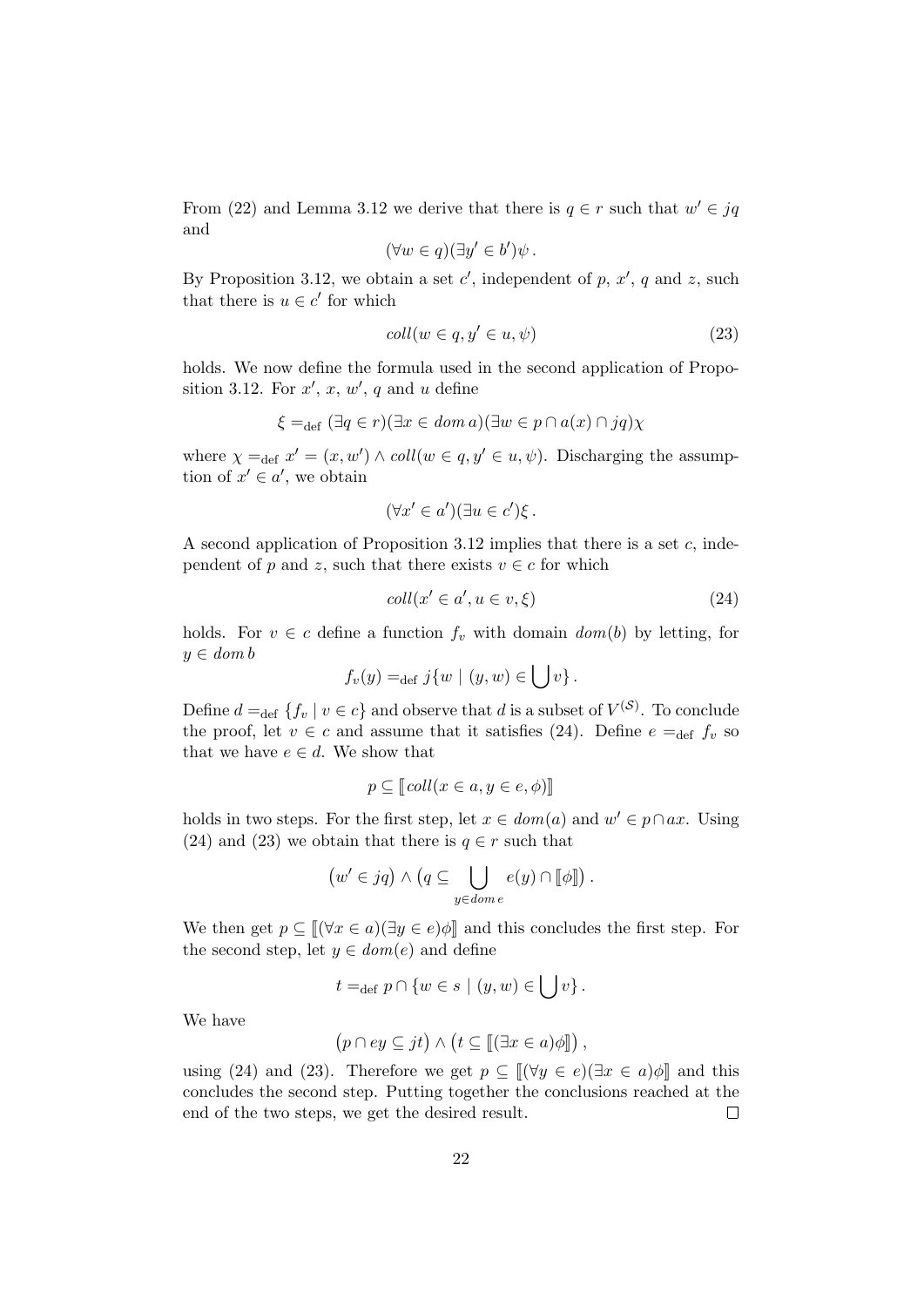The next proposition is proved assuming Subset Collection.

**Proposition 3.14.** Subset Collection is valid in  $V^{(\mathcal{S})}$ .

*Proof.* Let  $a, b \in V^{(S)}$  and let  $\phi$  be a formula with  $FV\phi = \{x, y, z\}$ . We can assume to have a set  $d$  as in the conclusion of Lemma 3.13. Then define a function c with domain d by letting, for  $v \in d$ ,  $cv =_{def} \top$ . Direct calculations lead to the validity of Subset Collection.  $\Box$ 

The next theorem summarises the results of this section.

**Theorem 3.15.** Let  $S = (S, \leq, \leq)$  be a formal topology.

- (i) The Heyting-valued interpretation of  $CZF^-$  in  $V^{(S)}$  is valid.
- (ii) Assuming Subset Collection, if S is set-presentable, then the Heytingvalued interpretation of CZF in  $V^{(S)}$  is valid.

### 4 Applications

#### 4.1 Proof-theoretic applications

Let  $S$  be the double-negation formal topology of Example 2.6, and note that the nucleus associated to it is defined by letting

$$
jp =_{def} \{x \in 1 \mid \neg\neg x \in p\},\
$$

for  $p \in \Omega$ . The nucleus j can be extended to an operator J on subclasses of 1 following the definition in (10). For a subclass  $P \subseteq 1$  define

$$
JP =_{\text{def}} \bigcup \{ jv \mid v \subseteq P \}.
$$

It holds that  $\{x \in 1 \mid \neg \neg x \in P\} \subseteq JP$ , but it does not seem possible to prove the reverse inclusion without further assumptions on P. We now consider the Heyting-valued interpretation in  $V^{(S)}$ . The law of *restricted* excluded middle, REM, is the scheme

$$
\theta \vee \neg \theta \,,
$$

where  $\theta$  is a restricted formula. Observe that REM is equivalent to the sentence

$$
(\forall v \in \Omega)(v = 1 \lor \neg v = 1).
$$

In [11] the set theory  $CZF^- + REM$  was given an interpretation into a semiclassical system  $W$  that can in turn be interpreted in a Martin-Löf type theory with well-ordering types. Here we use Heyting-valued interpretations to obtain a direct interpretation of  $CZF^-$  + REM into a theory with intuitionistic logic.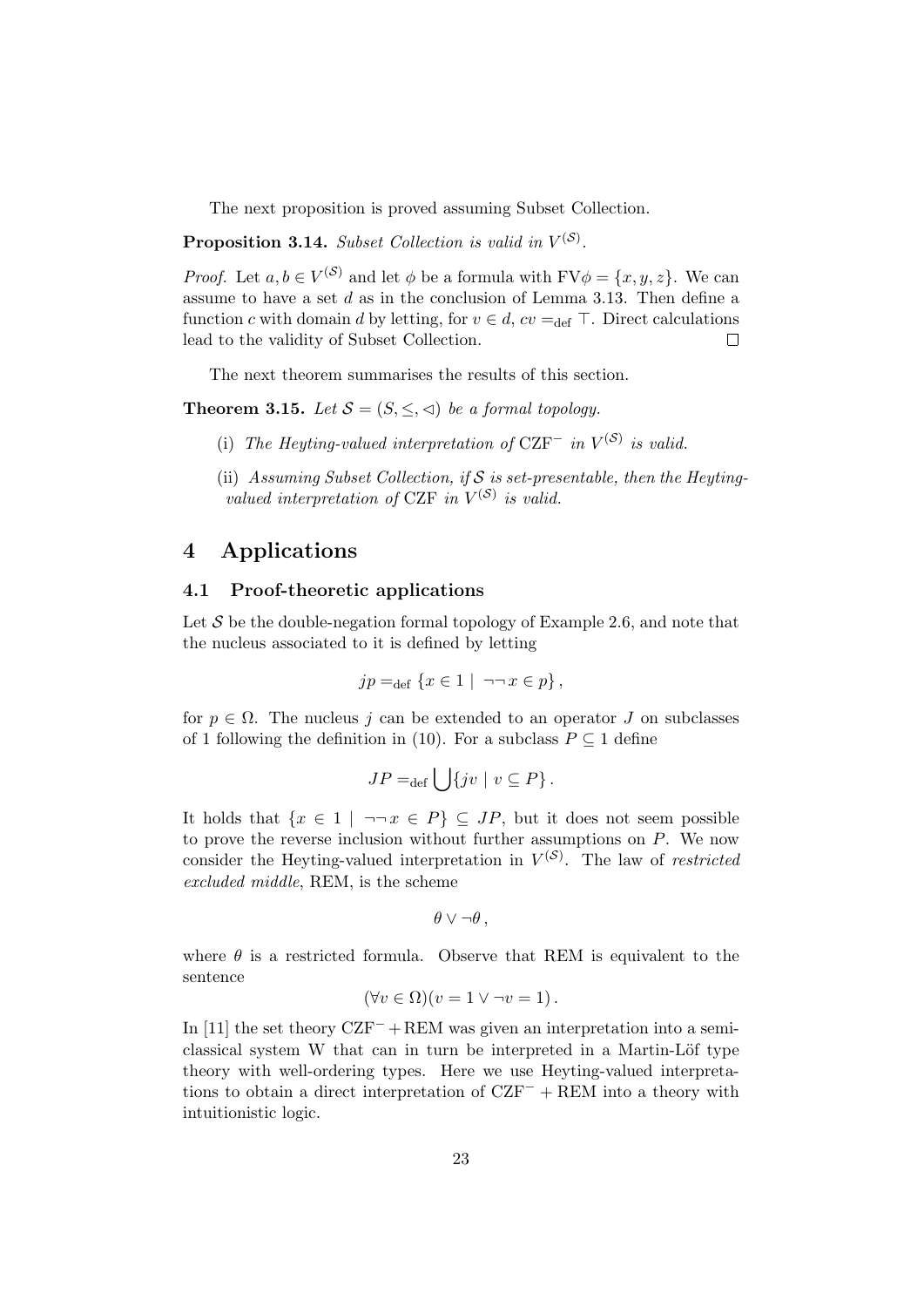**Lemma 4.1.** Let S be the double-negation formal topology. The Heytingvalued interpretation of  $CZF^-$  + REM in  $V^{(S)}$  is valid.

*Proof.* Let  $\theta$  be a restricted sentence and observe that  $\neg\neg(\neg\neg \theta \lor \neg \theta)$  is derivable in intuitionistic logic. For p in  $\Omega_i$  define

$$
\neg p =_{\text{def}} p \to \bot ,
$$

and observe that

$$
\top = \neg \neg (\neg \neg [\theta] \cup [\neg \theta]),
$$

by the validity of Heyting-valued interpretations and direct calculations. We have that  $\llbracket \theta \rrbracket$  is in  $\Omega_j$  by Lemma 3.2, and thus  $\llbracket \theta \rrbracket = \neg \neg \llbracket \theta \rrbracket$ . We therefore obtain

$$
\top = \llbracket \theta \vee \neg \theta \rrbracket,
$$

which shows the validity of REM. The validity of the axioms of CZF<sup>−</sup> is part (i) of Theorem 3.15.  $\Box$ 

By standard coding, for a set theory  $T$  there is a sentence  $Con(T)$  in the language of first-order arithmetic asserting the consistency of T. A set theory  $T_1$  is *reducible* to another set theory  $T_2$  if  $Con(T_2) \rightarrow Con(T_1)$  is provable in first-order arithmetic. Theorem 1.19 of [8] shows that Booleanvalued interpretations give relative consistency proofs for extensions of ZF. The theorem carries over also to Heyting-valued interpretations and therefore we obtain the next result, that is a direct consequence of Lemma 4.1.

#### Theorem 4.2.  $CZF^-$  + REM is reducible to  $CZF^-$ .

The independence result we prove next was suggested to us by Thierry Coquand, and seems to have been first expected in [21]. Let us now consider the theory  $CZF + REM$ . Recall from [6, Chapter 9] that this set theory has at least the proof-theoretic strength of second-order arithmetic and therefore

$$
CZF + REM \vdash Con(CZF).
$$

Theorem 4.3. The sentence asserting that the double-negation formal topology is set-presentable cannot be proved in CZF.

*Proof.* Let  $\phi$  be the sentence asserting that the double-negation formal topology is set-presentable and assume

$$
CZF \vdash \phi. \tag{25}
$$

Theorem 3.15 shows that the Heyting-valued interpretation of CZF in  $V^{(\mathcal{S})}$ is valid. Furthermore we have seen that REM is valid. Combining these two facts we obtain that  $Con(CZF)$  is valid in  $V^{(S)}$ . Since  $Con(CZF)$  is an absolute formula, we have CZF  $\vdash Con(CZF)$  by Proposition 3.7. But this is a contradiction to Gödel's second incompleteness theorem. We have therefore proved that the assumption (25) leads to a contradiction, hence the conclusion.  $\Box$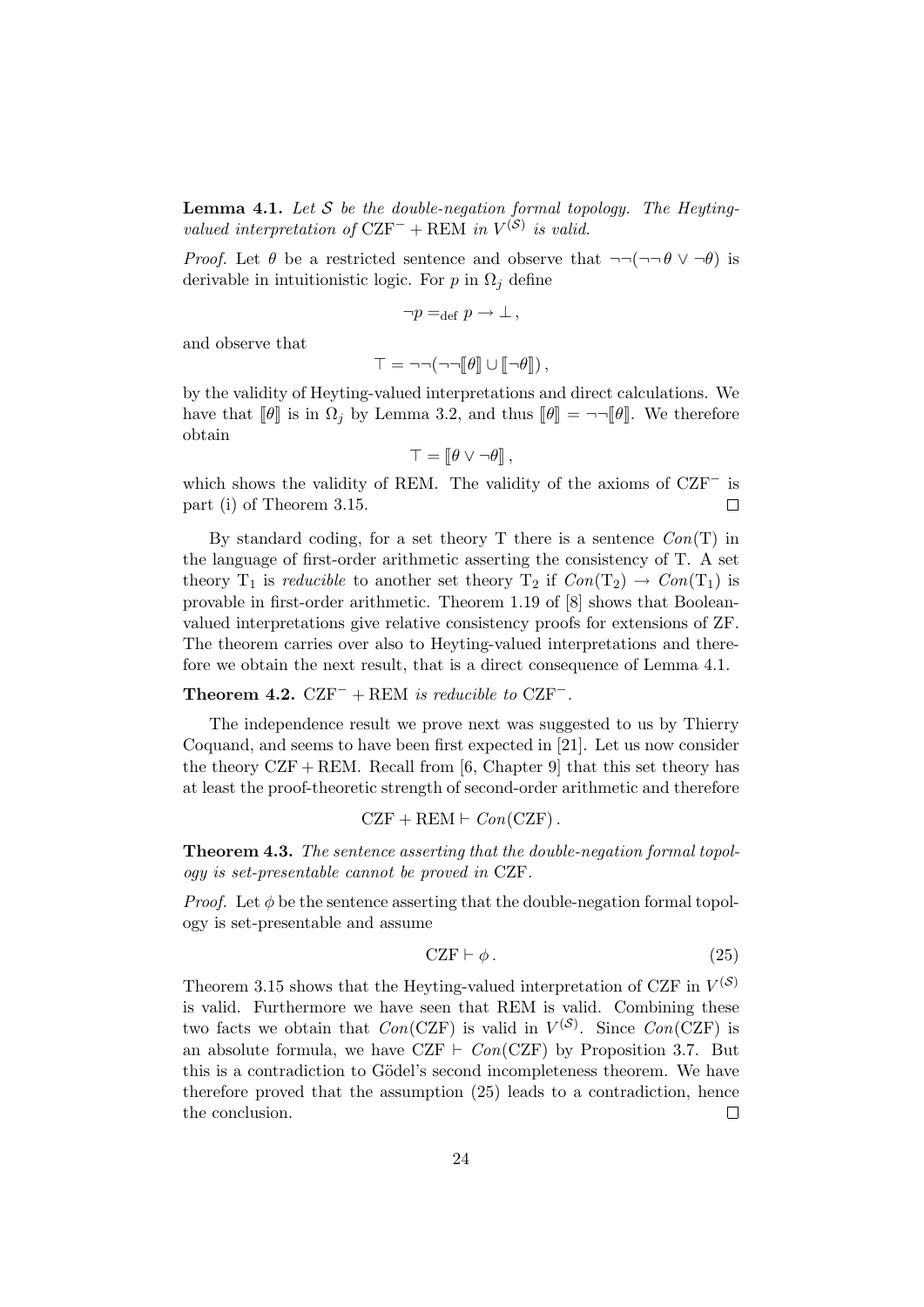A consequence of Theorem 4.3 and Proposition 2.21 is that the doublenegation formal topology cannot be described using posites and inductive definitions. If this was the case, then the formal topology would indeed be set-presentable. Another example of formal topology that cannot be defined using posites is given in [12].

#### 4.2 Sheaf-theoretic applications

In the theory of sheaf toposes there is a strong correspondence between internal notions, i.e. notions defined in the internal logic of a topos, and external notions, i.e. notions defined in the formal system in which sheaf toposes are considered. For example, the internal Dedekind reals in the topos of sheaves over a topological space  $(X, \mathcal{O}(X))$  correspond to external continuous functions from  $(X, \mathcal{O}(X))$  to the Dedekind reals  $(R, \mathcal{O}(R))$  [26, Section VI.8], and similar theorems can be proved for localic toposes [17].

We transfer these results in the context of constructive set theories, replacing concrete spaces with their pointfree counterparts. This allows us to obtain representation of internal points as external frame morphisms without assuming additional principles. From now on, we will work with a fixed formal topology  $\mathcal T$ .

**Definition 4.4.** Let  $\phi$  be a formula of  $\mathcal{L}^{(\mathcal{T})}$  with free variables  $x_1, \ldots, x_n$ . We say that elements  $a_1, \ldots, a_n$  of  $V^{(\mathcal{T})}$  satisfy  $\phi$  in  $V^{(\mathcal{T})}$  if

$$
[\![\phi[a_1,\ldots,a_n/x_1,\ldots,x_n]\!]] = \top.
$$

We say that the elements of a definable collection of classes represent the elements of  $V^{(\mathcal{T})}$  that satisfy  $\phi$  if there is a definable operation assigning to each class P in the collection an element  $b_P$  of  $V^{(T)}$  such that for all a in  $V^{(\mathcal{T})}$  that satisfy  $\phi$  in  $V^{(\mathcal{T})}$  there is a unique class P in the collection such that  $[a = b_P] = \top$ .

Recall from Subsection 3.2 that there is an embedding assigning an element  $\hat{a}$  of  $V^{(\mathcal{T})}$  to any set a. Let  $\theta$  be the formula of  $\mathcal{L}^{(\mathcal{T})}$  with  $\Gamma V \theta = \{x\}$ asserting that x is a posite. By the definition of posite,  $\theta$  is a restricted formula and therefore if x is a posite then  $\hat{x}$  satisfies  $\theta$  in  $V^{(\mathcal{T})}$  by Proposition 3.7. Let x be a posite and let  $\phi$  be the formula with a free variable set tion 3.7. Let x be a posite, and let  $\phi$  be the formula with a free variable y expressing that y is a coverage filter of  $\hat{x}$ . We refer to the elements of  $V^{(\mathcal{T})}$ that satisfy  $\phi$  as the *internal points* of the posite x in  $V^{(T)}$ .

**Theorem 4.5.** Let T be a formal topology, and let  $\mathcal{B} =_{def} Low(T)_i$  be the set-generated frame associated to it. For any posite  $(S, \leq, Cov)$ , frame morphisms from Idl(S) to B represent internal points of  $(S, \leq, Cov)$  in  $V^{(\mathcal{T})}$ .

Proof. By Theorem 2.18 it is sufficient to show that coverage maps from S to B represent internal points of  $(S, Cov)$  in  $V^{(\mathcal{T})}$ . Given a coverage map f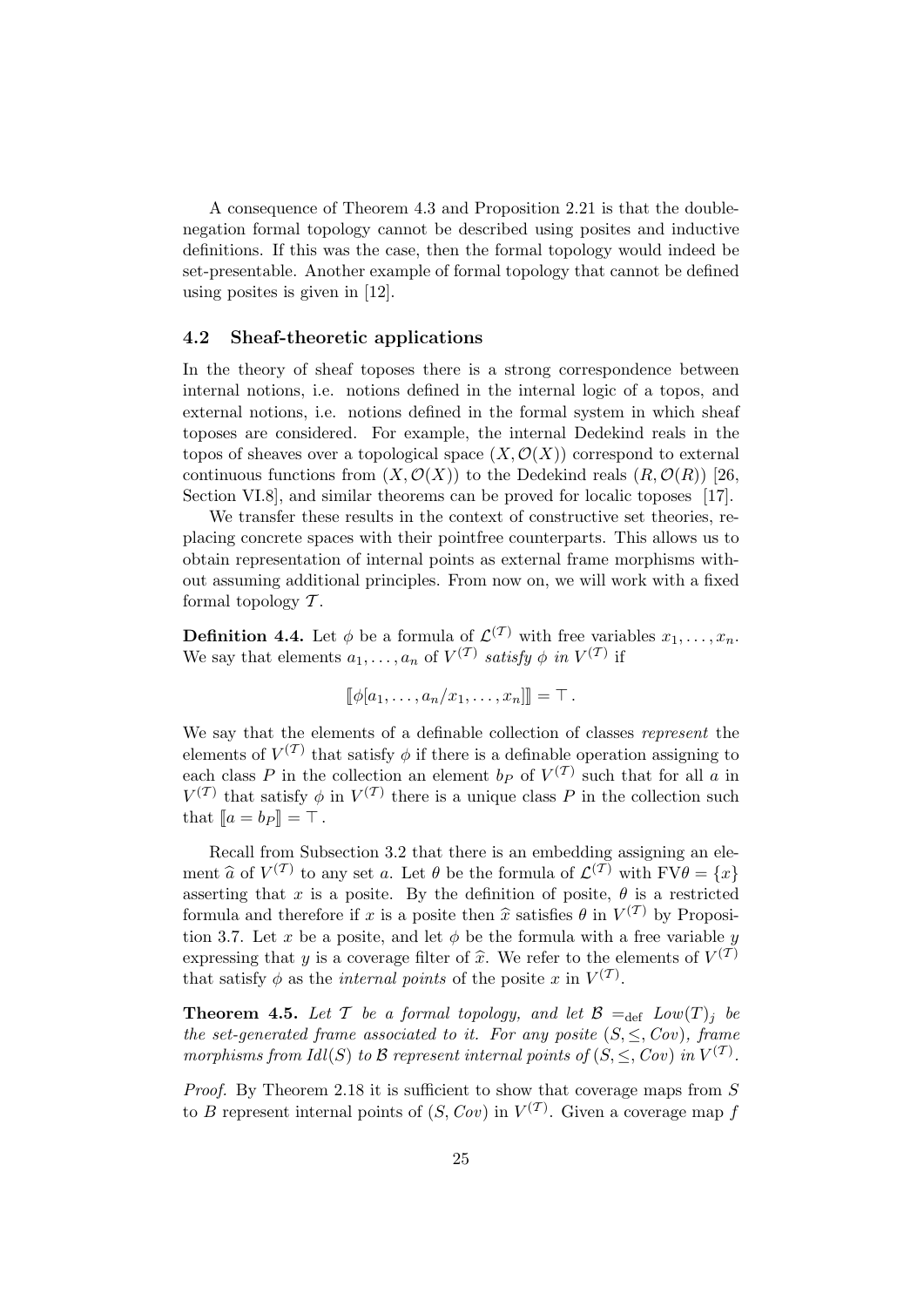from S to B, define an element  $\chi_f$  of  $V^{(\mathcal{T})}$  as follows:  $\chi_f$  is a function with domain  $\{\hat{x} \mid x \in S\}$  defined by letting, for x in S

$$
\chi_f(\widehat{x}) =_{\text{def}} f(x)
$$

and observe that  $\chi_f$  is in  $V^{(T)}$  because its domain is a subset of  $V^{(T)}$  and its range is a subset of B. The proof that  $\chi_f$  is a coverage filter of  $\widehat{S}$  is a consequence of the assumption that f is a coverage map. Now, let  $\chi$  be a coverage filter of  $\widehat{S}$  in  $V^{(\mathcal{T})}$ . We need to find a coverage map f from S to B such that

$$
\[\![\chi = \chi_f]\!] = \top.
$$
\n(26)

Define  $f_\chi$  as the function with domain S defined by letting, for x in S

$$
f_{\chi}(x) = \text{def } [\widehat{x} \in \chi],
$$

and observe that  $f_{\chi}$  is a coverage map because  $\chi$  is a coverage filter of  $S$ . The calculations to show this involve applications of Proposition 3.7, but are straightforward. To show  $\llbracket \chi = \chi_{f_X} \rrbracket = \top$  we use the validity of Extensionality in  $V^{(\mathcal{T})}$ , as follows. Let x in S and observe that

$$
\llbracket \widehat{x} \in \chi \rrbracket = f_{\chi}(x) = \llbracket \widehat{x} \in \chi_{f_{\chi}} \rrbracket.
$$

Finally, to show that  $f<sub>\chi</sub>$  is unique among the maps f for which (26) holds, observe that for all coverage maps f we have  $f_{\chi_f} = f$ .  $\Box$ 

A direct consequence of Theorem 4.5 is the following representation of the internal points of the spaces discussed in Example 2.19.

**Corollary 4.6.** Let  $\mathcal{T}$  be a formal topology, and let  $\mathcal{B}$  be the set-generated frame associated to it. Frame morphisms from B, C and D to B represent the internal points in  $V^{(\mathcal{T})}$  of the formal Baire, Cantor and Dedekind space, respectively.

#### 4.3 Future work

Theorem 4.5 and Corollary 4.6 represent the first steps to obtain for constructive set theories the relative consistency and independence results obtained for intuitionistic set theories in [17, 32, 33]. For example, the Heytingvalued interpretations developed in this paper could be applied to prove the independence from CZF of various choice principles, like dependent and countable choice, and of principles of intuitionistic analysis, like the monotone bar induction and fan theorem principles [17].

We expect Heyting-valued interpretations to allow also further applications. Investigations into notions of real numbers in intuitionistic mathematics provide examples of interesting open problems. In [14] it is shown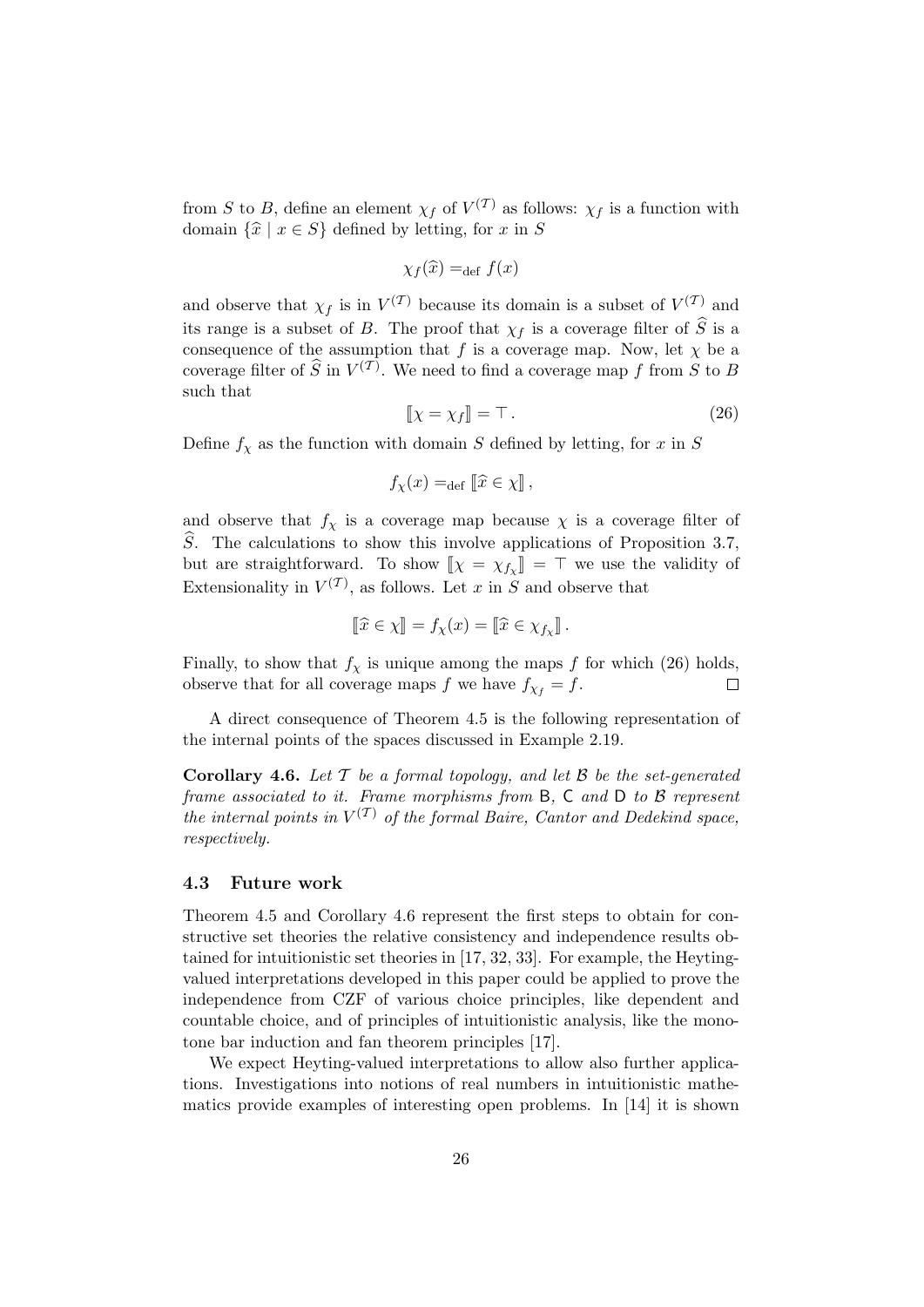that, alongside the well-known notions of Cauchy and Dedekind reals, there is also another class of real numbers that is of interest: the Cauchy completion of the rationals [6, Section 3.6]. It is known that, assuming the principle of countable choice, the three notions are equivalent [14]. Heyting-valued interpretations for intuitionistic set theories have been applied to show that the Dedekind and the Cauchy reals are distinct by defining interpretations in which the countable choice principle fails [17]. Heyting-valued interpretations for constructive set theories seem a natural method to investigate the open problem of whether the Cauchy reals and the Cauchy completion of the rationals are distinct.

## References

- [1] P. Aczel. Extending the topological interpretation to Constructive Set Theory. Manuscript notes, 1977.
- [2] P. Aczel. The type theoretic interpretation of Constructive Set Theory. In A. MacIntyre, L. Pacholski, and J. Paris, editors, *Logic Colloquium* '77, pages 55 – 66. North-Holland, 1978.
- [3] P. Aczel. The type theoretic interpretation of Constructive Set Theory: choice principles. In Troelstra and van Dalen  $[36]$ , pages  $1 - 40$ .
- [4] P. Aczel. The type theoretic interpretation of Constructive Set Theory: inductive definitions. In R. Barcan Marcus, G.J.W. Dorn, and P. Weinegartner, editors, Logic, Methodology and Philosophy of Science *VII*, pages  $17 - 49$ . North-Holland, 1986.
- [5] P. Aczel. On relating type theories and set theories. In T. Altenkirch, W. Naraschewski, and B. Reus, editors, Types for Proofs and Programs, volume 1257 of Lecture Notes in Computer Science. Springer, 2000.
- [6] P. Aczel and M. Rathjen. Notes on Constructive Set Theory. Technical Report 40, Mittag-Leffler Institute, The Swedish Royal Academy of Sciences, 2001. Available from the first author's web page at **http**: //www.cs.man.ac.uk/~petera/papers.html.
- [7] G. Battilotti and G. Sambin. A uniform presentation of sup-lattices, quantales and frames by means of infinitary preordered sets, pretopologies and formal topologies. Technical Report 19, Department of Mathematics, University of Padua, 1993.
- [8] J. L. Bell. Boolean-valued Models and Independence Proofs in Set Theory. Clarendon Press, 1977.
- [9] A. Boileau and A. Joyal. La logique des topos. Journal of Symbolic Logic,  $46(1):6 - 16$ , 1981.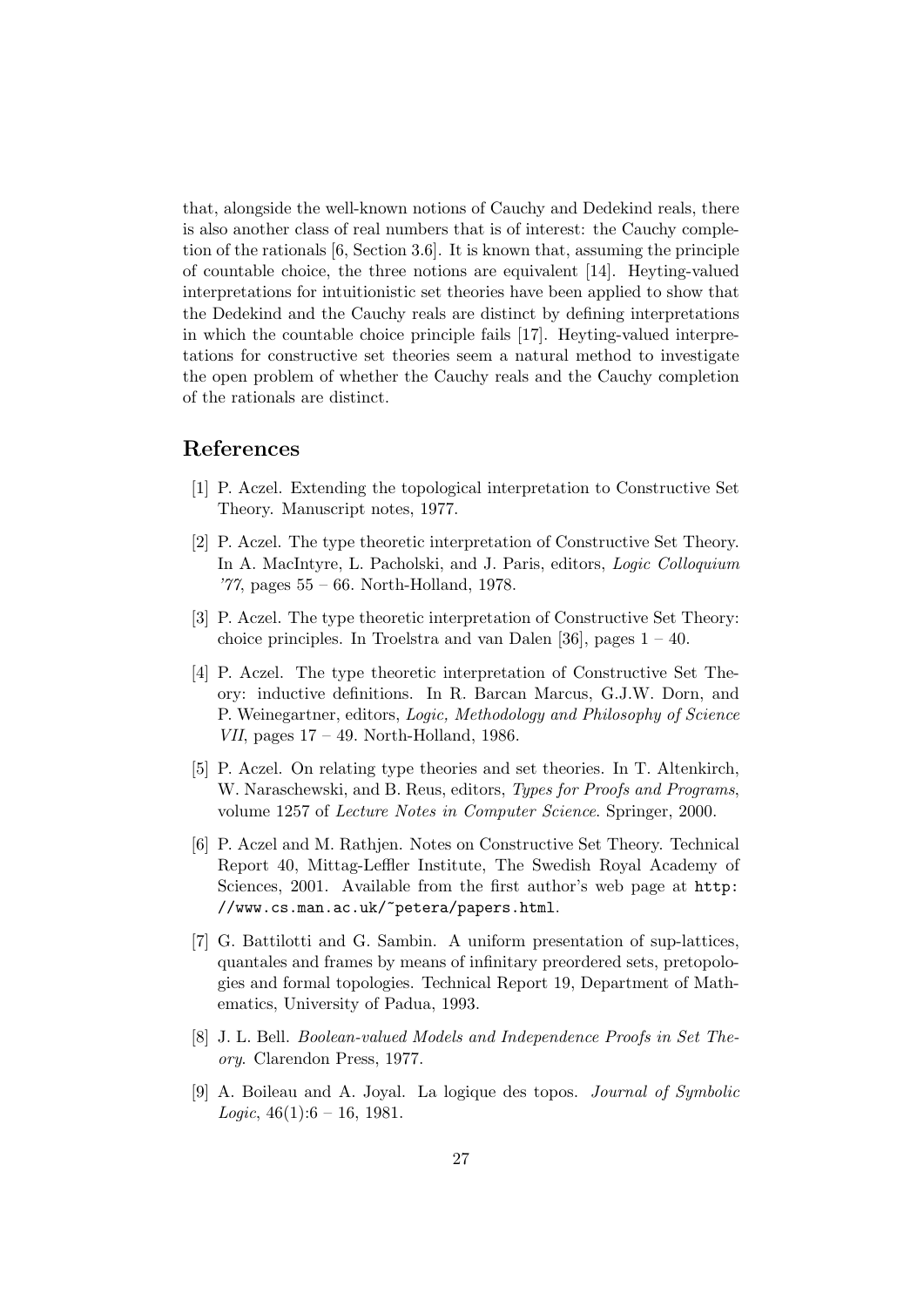- [10] R. J [28]. Grayson. Heyting-valued models for Intuitionistic Set Theory. In Fourman et al. [18], pages 402 – 414.
- [11] T. Coquand and E. Palmgren. Intuitionistic choice and classical logic. Archive for Mathematical Logic,  $39(1):53 - 74$ , 2000.
- [12] T. Coquand, G. Sambin, J. M. Smith, and S. Valentini. Inductively generated formal topologies. Annals of Pure and Applied Logic, 124(1- 3):71–106, 2003.
- [13] A. G. Dragalin. Mathematical Intuitionism Introduction to Proof Theory, volume 67 of Translations of Mathematical Monographs. American Mathematical Society, 1980.
- [14] M. H. Escardó and A. K. Simpson. A universal characterization of the closed Euclidean interval (extended abstract). In 16th Annual IEEE Symposium on Logic in Computer Science, pages 115 – 125. IEEE Press, 2001.
- [15] S. Feferman. Formal theories for transfinite iterations of generalized inductive definitions and some subsystems of analysis. In A. Kino, J. Myhill, and R. E. Vesley, editors, Intuitionism and Proof Theory, pages 303 – 325. North-Holland, 1970.
- [16] M. P. Fourman and R. J. Grayson. Formal spaces. In Troelstra and van Dalen [36], pages 107 – 122.
- [17] M. P. Fourman and J. M. E. Hyland. Sheaf models for analysis. In Fourman et al. [18], pages 280 – 301.
- [18] M. P. Fourman, C. J. Mulvey, and D. S. Scott, editors. Applications of Sheaves, volume 753 of Lecture Notes in Mathematics. Springer, 1979.
- [19] N. Gambino. Sheaf interpretations for generalised predicative intuitionistic theories. PhD thesis, Department of Computer Science, University of Manchester, 2002.
- [20] N. Gambino. Presheaf models for constructive set theories. In P. Schuster and L. Crosilla, editors, From Sets and Types to Topology and Analysis. Oxford University Press, To appear.
- [21] R. J. Grayson. Forcing in intuitionistic systems without power-set. Journal of Symbolic Logic, 48(3):670–682, 1983.
- [22] E. R. Griffor and M. Rathjen. The strength of some Martin-Löf type theories. Archive for Mathematical Logic, 33:347 – 385, 1994.
- [23] P. T. Johnstone. Stone Spaces. Cambridge University Press, 1982.